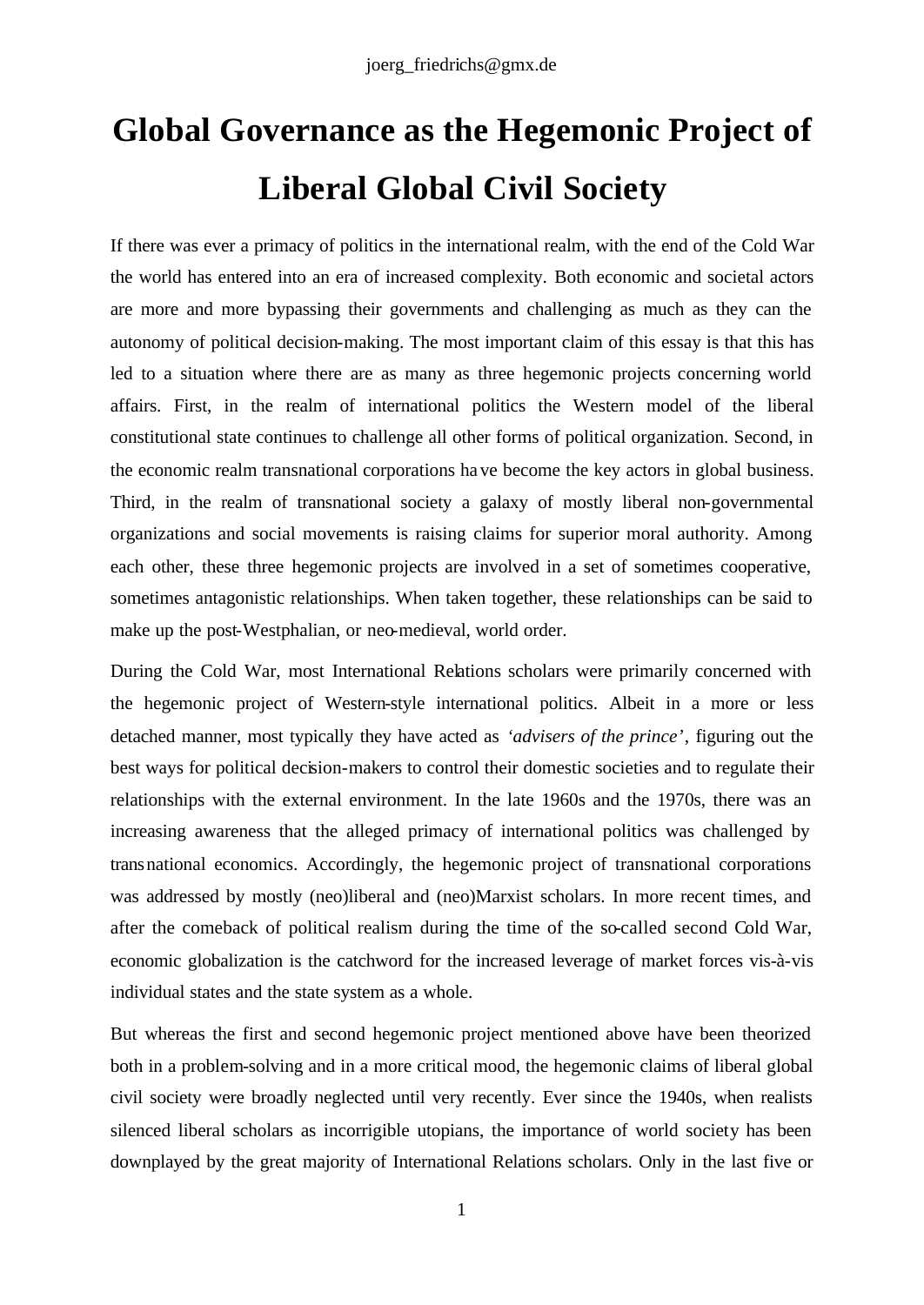ten years, the hegemonic project of world society has once again become a concern to a significant minority of IR scholars, mostly under the label of global governance. Although the term has obviously been (mis)used for other conceptual purposes as well, I claim that the presumed advent of world society is the core assumption that conveys the concept of global governance its meaning as an innovative tool for analytical and normative discourse. As soon as this is openly recognized, the concept of global governance can be (re)construed in such a way as to have much clearer conceptual contours than is commonly the case.

In order to clear the way for a heuristically more fruitful use of the concept, in the present paper I understand global governance as the hegemonic project of liberal global civil society. To prepare the ground for conceptual reconstruction, the first section starts with a series of clarifications about global governance as it has been actually used thus far. In continuation of this critical effort, the second section cuts back some false aspirations and tells some uncomfortable truths, which are all too often left unsaid. Having thus cleared the floor, in the third section I will locate global governance within the "*governance triangle*", i.e. the conceptual triangle formed by international politics, global economics, and world society. It will thereby become clearer what exactly I mean when claiming that global governance is the hegemonic project of liberal global civil society. As I show in the fourth section, the most serious conceptual weakness of global governance is at the same time its most important strategic asset. Both in theory and in practice, as it were, global governance oscillates between "*parapolitics*" as the continuation of political activity beyond the organizational sphere of the state, and "*metapolitics*" as the allocation of organizational purpose and substantive demands to political and economic actors. In the fifth section, I discuss global corporatism as a highly problematic strategy to settle the periodic conflicts within the triangle formed by politics, economics, and civil society. After the clarifying digressions in the last two sections, it becomes finally possible, in the conclusion, to pin down global governance as a political project in the making – the hegemonic project of liberal global civil society.

# **1. Conceptual Clarifications**

Global governance is more than just a stylish catchword. For many practitioners in national administrations, international organizations, transnational corporations, and nongovernmental organizations, global governance is the attempt to establish a novel agenda in world politics. For many theoreticians in the social, economic and political sciences, global governance is the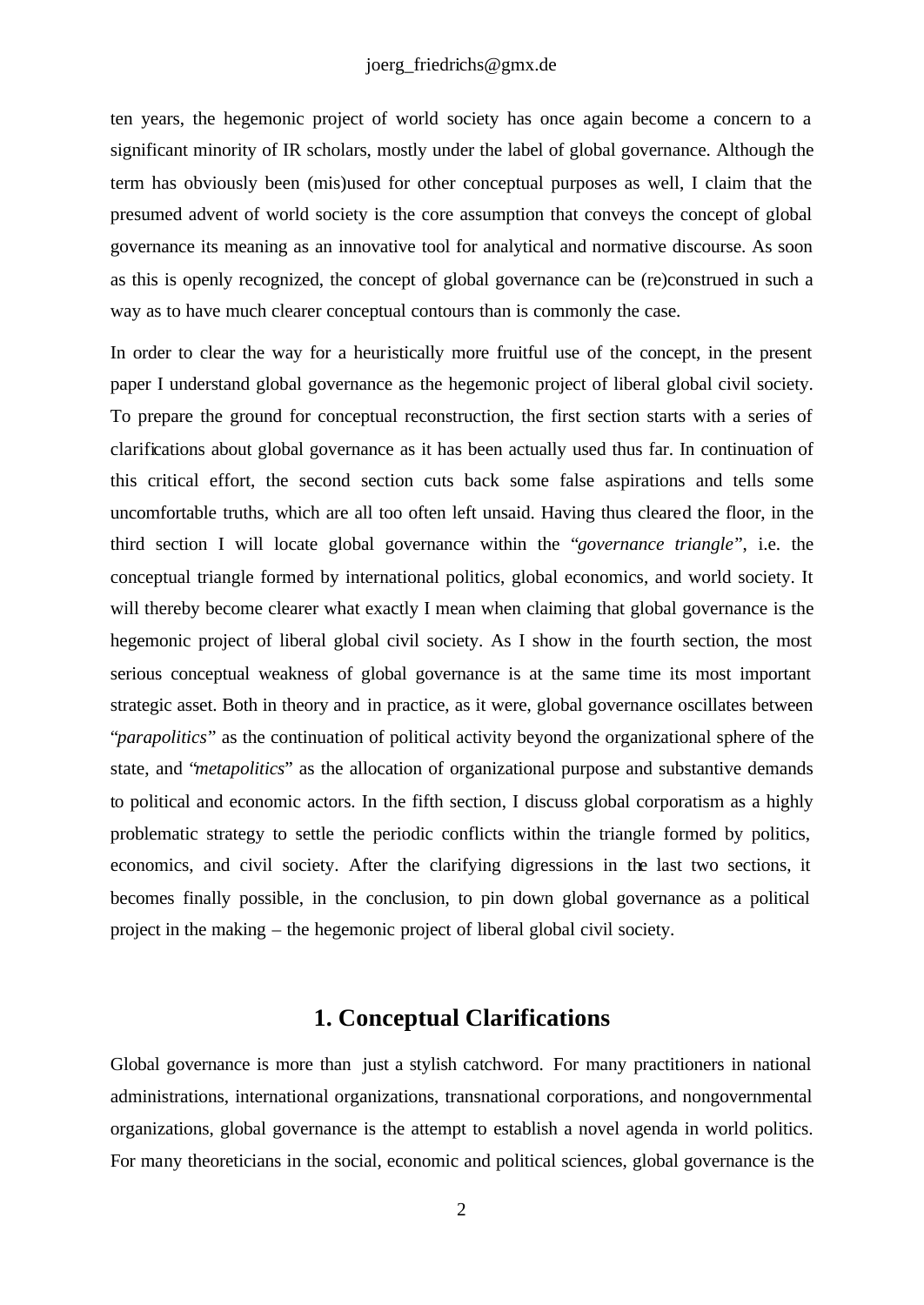#### joerg\_friedrichs@gmx.de

crystallization point for a brand-new vocabulary about politics beyond the nation state system. Reading the signs of the times, private and public foundations redirect their research funding from the academic discipline of international relations towards the research agenda about global civil society and global governance. As is usually the case with new ideas, many young intellectuals are linking their personal career opportunities with the latest academic fad that promises to challenge conventional wisdom. At the same time, global governance is invoked as an attractive problem-solving device by professionals involved in international affairs. In short, a growing network of practitioners and theoreticians is committed to global governance as an operational and conceptual agenda.

In 1992, a prominent group of international relations scholars launched speculations about "*governance without government*" (Rosenau and Czempiel, 1992). In 1995, a group of senior statesmen gathered in the UN-funded "*Commission for Global Governance*" came to the conclusion that, if the nation-state system is becoming unable to deal with the planet's most pressing problems such as market regulation and environmental degradation, transnational networks of good-willed people should work together to do the trick (Commission, 1995). In the same year, another volume about global governance was edited (Desai, 1995) and "*Global Governance: A Review of Multilateralism and International Organizations*" was founded in close collaboration with the United Nations University.

The theoretical concept of global governance sets a clear challenge to the traditional understanding of international relations as "*politics among nations*". It contains the promise that, if successful, the cosmopolitan commitment of world citizens will rescue the planet from the threats posed by the crisis of government and by the negative externalities of the capitalist economy (Falk, 1995). At any level, from the local to the global, and from the civic to the governmental, people are called to take over responsibility to deal with the world's most urgent collective-action problems (Lipschutz, 1996; Young, 1997). Recalling the recent hype of the globalization discourse, it is hardly surprising that global governance has become a hotly contested issue over the last few years. Things are very much in a state of flux, however, and the rush for the new theoretical domain is still going on (Messner and Nuscheler, 1996; Mürle, 1998; Reinicke, 1998; Smouts, 1998; Hewson and Sinclair, 1999; Rosenau, 2000; Drache, 2001).

In the meantime, the conceptual wooliness of global governance has created tremendous confusion. Take for example the definition offered by the Commission for Global Governance (1995: 2): "*Governance is the sum of the many ways individuals and institutions, public and*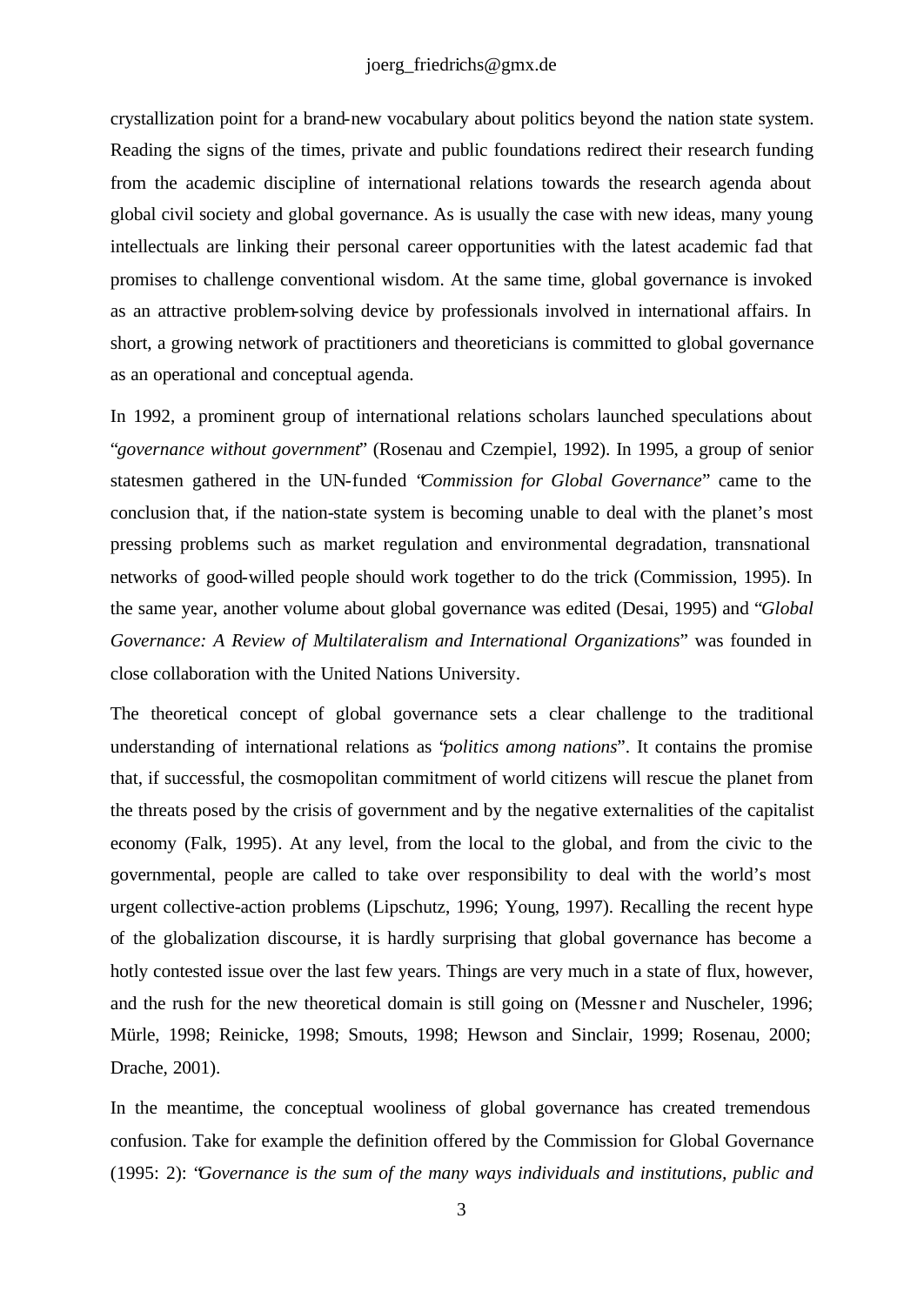*private, manage their common affairs. It is a continuing process through which conflicting or diverse interests may be accommodated and co-operative action may be taken. It includes formal institutions and regimes empowered to enforce compliance, as well as informal arrangements that people and institutions either have agreed to or perceive to be in their interest.*" According to the UN-sponsored Commission for Global Governance, a multitude of actors and factors are contributing to global governance, such as intergovernmental and nongovernmental organizations, citizens' movements, multinational corporations, the global capital market, and global mass media (1995: 3). In the briefest possible formula, global governance can therefore be defined as "*the ensemble of regulation mechanisms, formal and informal, that organize and coordinate socioeconomic relations, from the household and the family to governmental policies and international agreements*" (Massicotte, 1999: 139).

By this and similarly expansive definitions, the idea of global governance becomes almost allinclusive (cf. Rosenau, 1995: 13; Finkelstein, 1995: 369). It can take virtually any meaning, covering a vast conceptual space to be filled with content by those involved into the theory and practice of world affairs. Nevertheless, it is cold comfort to state that global governance is an "*essentially contested concept*". As a matter of fact, the theory of world politics is a field where almost everything is contested. There is definitely no need for a further proliferation of concepts to quarrel about. It might be tempting indeed to dismiss the concept as cheap and frivolous talk, as Susan Strange tried to do in vain in the 1980s with the incipient debate about international regimes (Strange, 1982). Of course it is a problem that in the field of global governance there is so much conceptual eye-wash and normative self-deception underway. Notwithstanding, the author of the present paper is firmly convinced that global governance is too interesting a theoretical development to be thrown to the theoretical dustbin.

In order to rescue the concept of global governance from its inherent wooliness, it is all the more important to get it right by telling some very simple, but partly uncomfortable, truths about the issue. This may be annoying to some, but since these truths are so often disregarded, it is not redundant to dwell on the less explicit but equally crucial features of the concept as it is commonly used by political scientists.

### **2. Five Truths about Global Governance**

*1. Global governance is an offspring of economic globalization.* According to conventional wisdom, global governance is intimately linked to economic globalization (Prakash and Hart,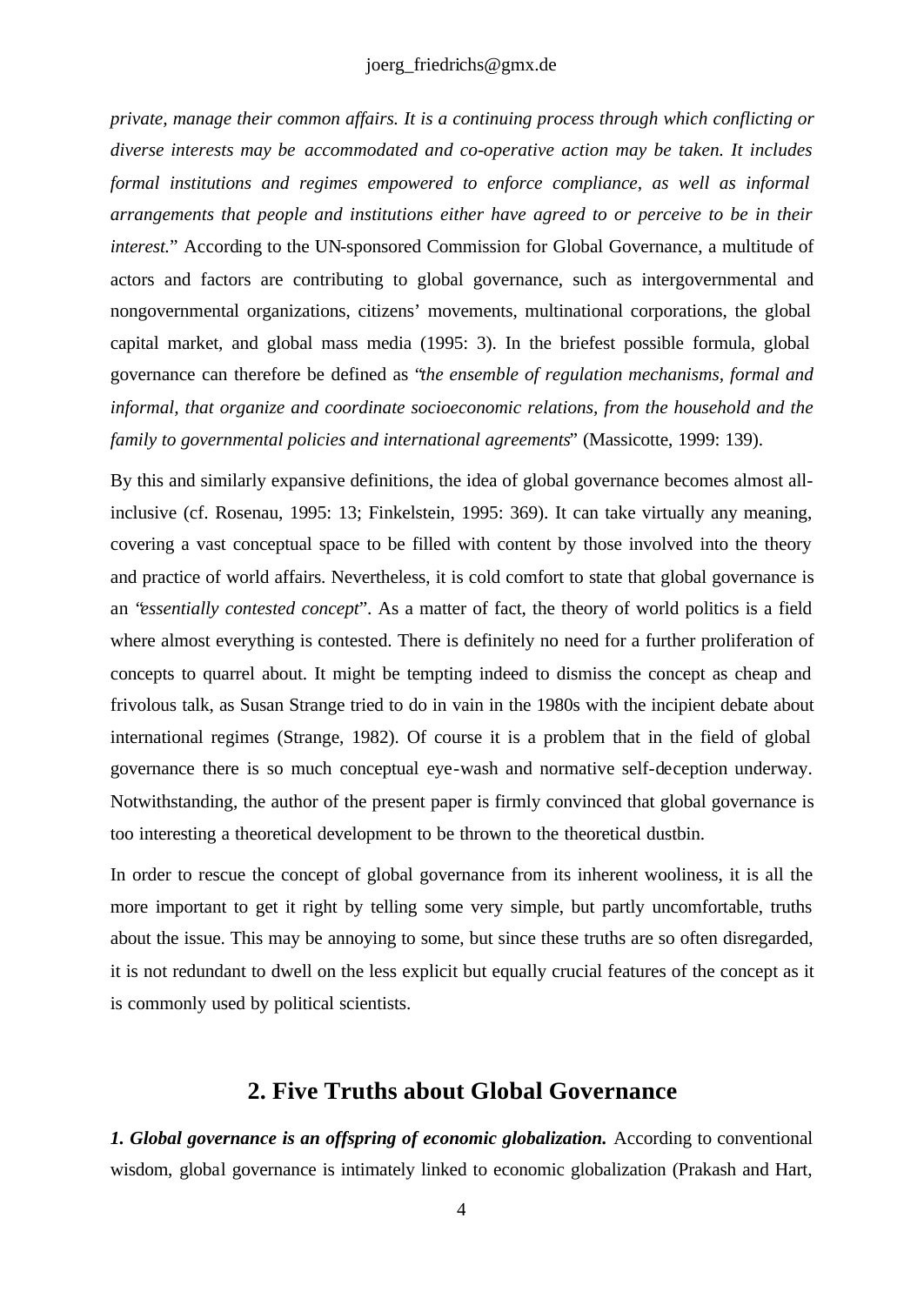#### joerg\_friedrichs@gmx.de

1999). In a time of borderless production and finance, the story goes, capital is increasingly endowed with an exit option vis-à-vis territorial statehood. Although there are clearly developments in the real world that point into this direction, the economic orthodoxy of liberalism is at least as important as the empirical evidence to make globalization appear inevitable. The adherents of orthodox economic liberalism foment and celebrate the emancipation of the market from the territorial state as a redemption from the inefficiencies associated with the public sector.

Against this, critical observers object that the crisis of government unleashed by economic globalization may undermine the very foundations of the liberal market society. A market without some sort of political regulation would be self-defeating. By the way, it is debatable whether and to what extent globalization leads to a retreat of the state and to a crisis of the embedded liberalism compromise (Ruggie, 1982; 1998; Hirst and Thompson, 1996; Vogel, 1996; Strange, 1996; 1998; Scholte, 1997; Mathews, 1997; Garrett, 1998; Bernauer, 2000). But insofar as it is assumed that globalization leads to a crisis of traditional politics, it generates the need some functional equivalent to political government.

This is were the idea of *"global governance"* or *"governance without government"* steps in. If the state looses the capacity to perform as the regulating subject, the unregulated pluralism of global public policy appears as an interesting alternative. To support this idea, it is assumed that economic globalization does not only lead to the retreat of the state but also to the formation of global civil society. Not only does the retreat of the state create a demand for some functional equivalent to political government, but the advent of global civil society does also create the possibility for global governance to perform as a substitute for international politics. The promise of global governance is that global civil society is in a position to fill the regulative gap created by economic globalization and the concomitant retreat of the state. Global governance is supposed to take over where government has lost its steering capacity.

2. One should be careful not to romanticize global civil society. Unfortunately the high hopes set in global civil society rest on a series of relatively naïve assumptions. As a matter of fact, it is tremendously naïve to presume that global society is always or prevalently *civil*. Moreover, it is not self-evident that global society consists only or primarily of good-willed and liberal-minded people. It should not be ignored that transnational terrorism and organized crime are an important part of global society, whether civil or not. There is no reason why world society should be more immune from corruption by criminal elements than domestic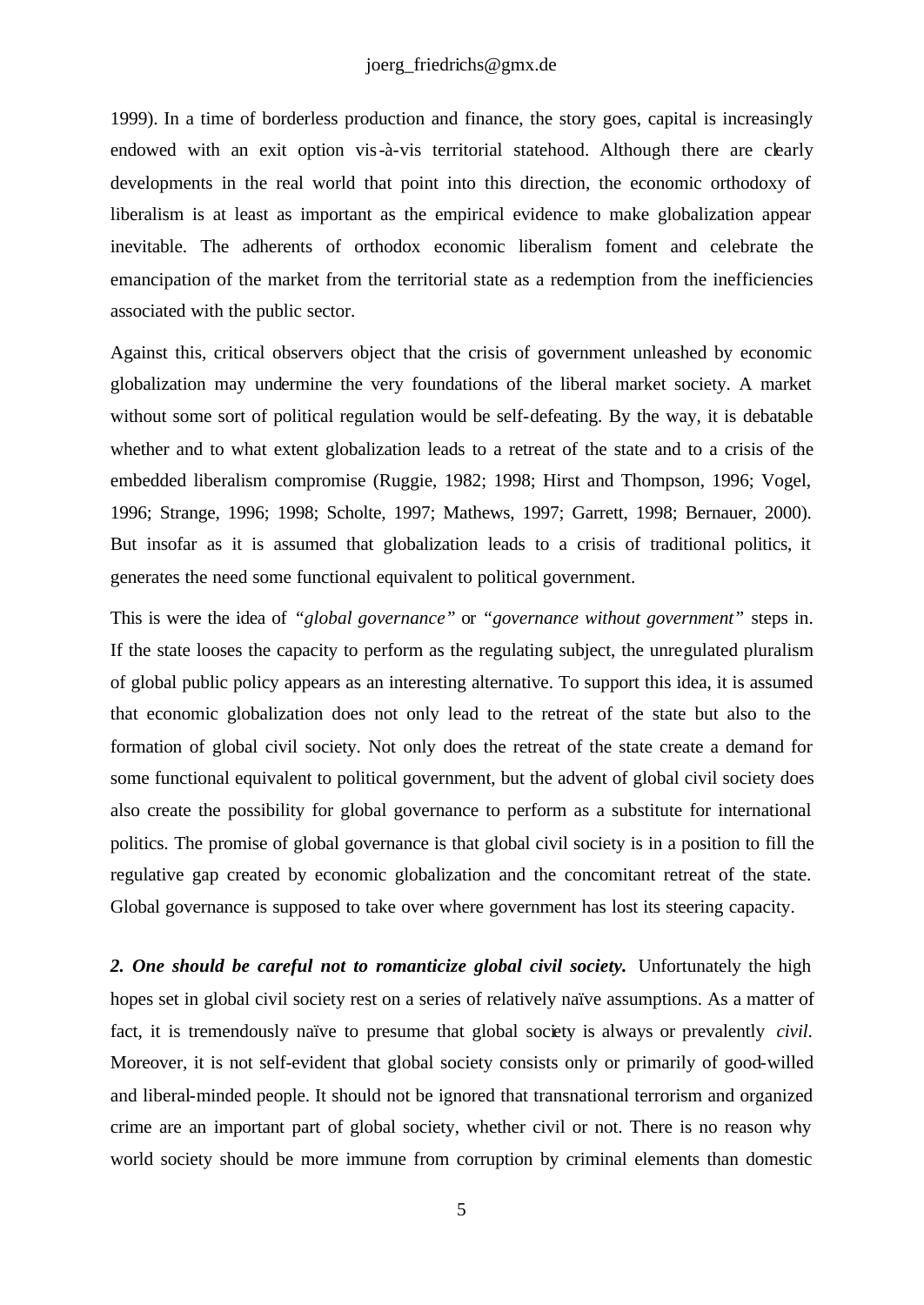societies. The absence of a global Leviathan would rather point into the opposite direction (cf. Mittelman and Johnston, 1999).

Ignoring these practical problems, it is sometimes maintained that global governance can lead to the provision of universal public goods to be financed by the Tobin tax and other sources (Mendez, 1995) – but it is not quite clear who should collect these revenues. In a similar way, it has been said that global governance offers an opportunity for saving the planet from ecological disaster (Litfin, 1999) – but it is not clear who is going to coordinate which efforts at what level, nor is it clear how the disparate efforts of global civil society are going to aggregate at the global level. Against such liberal naiveté it is worth recalling the realist adage that *can* does not derive from *ought*.

Let's face it. In some instances global governance will turn out to be a good thing, while in other instances it will turn out to be a mess. In some instances the aggregation of particular interests into a global civic movement may be an option, while in other instances there is no alternative to politics as the authoritative allocation of values from above. In some instances global society will be morally superior to either national governments or the market economy. In other instances civil society will be either completely indifferent towards urgent problems or even corrupted by criminal elements. Global governance should be welcomed as a possible solution to some problems, but it is no panacea against dilemmas of collective action.

 *3. Global governance has an Anglo-American cultural imprint.* It is hard to translate "*governance*" into languages other than English, where the Oxford English Dictionary traces the term back by the well into the  $14<sup>th</sup>$  century. Thus, the French *'gouvernance'* is easily discernible as a loan translation. Whereas "governa*ção*" and "*governança*" have conquered a firm place in the Portuguese vocabulary, "*gobernanza*" still sounds odd to Spanish ears. The Italians have simply assimilated the English term into their domestic vocabularies, and the same is true for the Germanic and probably also for the Slavic languages. Given its difficult translatability into languages other than English, it is reasonable to assume that the term "*global governance*" is culturally not neutral. With its adoption into other linguistic environments, it transports part of the conceptual universe of English language in general, and of American social science in particular, into different cultural and academic contexts.

It is relatively clear that the conceptual diffusion of global governance into other language areas would be unthinkable if America was not the center, and if English was not the *lingua franca* of the international relations discipline. Just imagine that scholars in Continental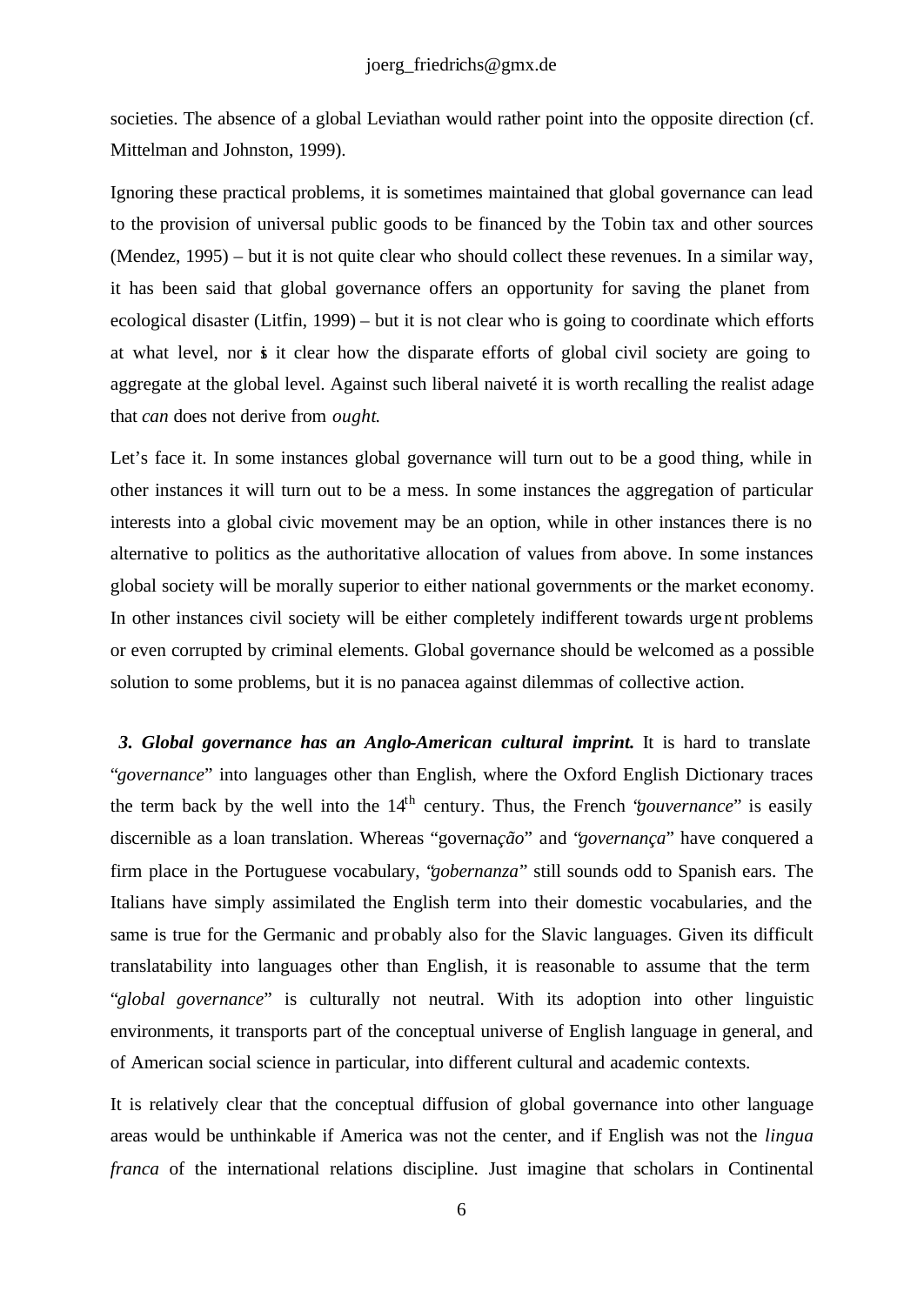#### joerg\_friedrichs@gmx.de

Europe or Latin America had coined a conceptual innovation which was not translatable into English. It is fairly unlikely that, in this not so hypothetical case, there would be a similar contagion effect as can be observed with regard to global governance. With the important exception of "*dependencia*" in the 1960s, theoretical concepts from the English language area are much more likely to flow to the rest of the world than concepts from any other Western or non-Western cultural environment (obvious exceptions are the concepts of *dependencia* from Spanish and *subsidiarity* from Neolatin/German).

*4. Global governance has a Transatlantic organizational bias.* There is a broad consensus that without a strong field of non-state actors there is no "*governance without government*". Among the most important of those non-state actors are nongovernmental organizations, which are unevenly distributed over the world. This can be easily demonstrated by figures from the Yearbook of International Organizations (Union of International Associations, 2000, appendix 3 table 7, pp. 1487-1492). According to this statistical source, about 59 percent of all nongovernmental organizations have their headquarters in Europe. This is probably due to Europe's national fragmentation, which leads to a multiplication of small and medium-sized nongovernmental organizations. When adding the American percentage to the European share, we arrive at 85 percent of all NGO headquarters worldwide. The Transatlantic bias of nongovernmental organizations becomes even more evident if one compares the absolute numbers of NGO headquarters in different states. In 2000 there were 19322 nongovernmental organizations, 3441 of which had their headquarter in the USA, 1973 in the UK, 1861 in France, 929 in Germany, and 522 in Canada. By comparison, there were only 258 headquarters in Japan, 199 in India, 87 in Russia, 49 in Nigeria, and 36 in China.

All in all, there is strong statistical evidence to support the claim that global governance has a Transatlantic bias. To be sure, NGOs are neither better nor worse just because they are typical products of the Western way of life. Nobody should have to apologize if he struggles for such inherently liberal things as global governance and global civil society. Nor can it be excluded that global governance can be used by counter-hegemonic movements as well, which tend to be more subversive of Western society. One could argue that there is the concept of global governance by nongovernmental organizations, and there is the counter-concept of global governance by transnational social movements. It would certainly take a long debate to discuss the vices and virtues of liberal and other conceptions of global civil society. In any case, it is a matter of intellectual honesty to be conscious about the non-universality of one's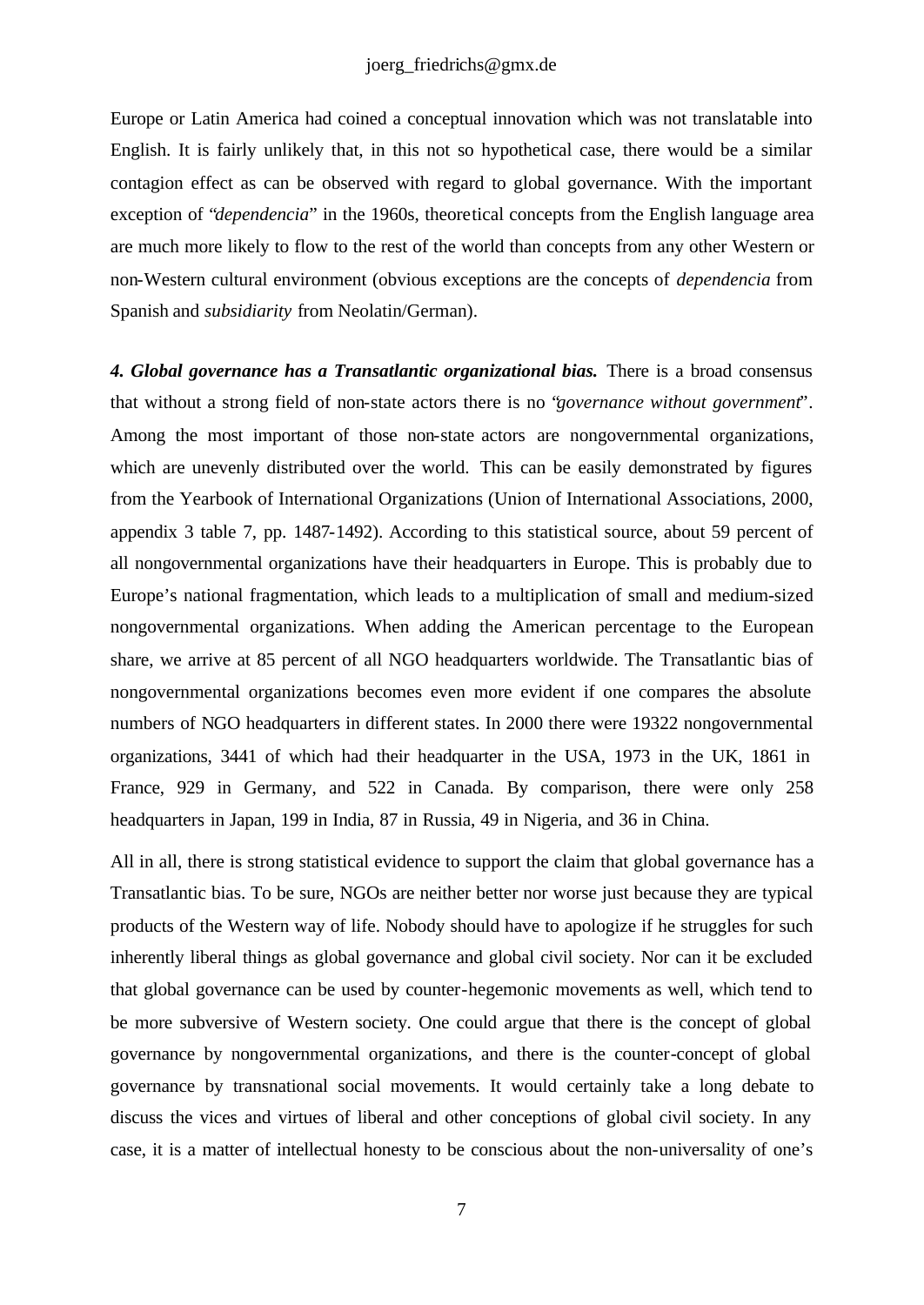own normative claims. Insofar as the term "*global*" suggests general or even universal applicability, it would therefore make a lot of sense for liberal advocates of civil society to talk about "*transatlantic*" rather than "*global governance*" (Pollak and Shaffer, 2001).

*5. More often than not, ideas about global governance are inherently economistic.* An important branch of the global governance literature is characterized by a highly ambiguous relationship with politics and political science. On the one hand, global governance is said to be the political answer to globalization and the retreat of the state. On the other hand, it is generally defined as *"governance without government"* and therefore hardly fits with the conventional image of politics as the authoritative allocation of values (Easton, 1971). As a device to overcome market failures and problems of collective action, global governance is closer to the logic of rational-choice institutionalism than to the logic of political action. Paradoxically, it seems therefore justified to brand global governance as a form of antieconomistic economism. To bring this home, it is useful to take Richard Ashley's (1983) analytical distinction of three modes of economism:

- ÿ *"historical economism"* : The empirically observable denationalization of the capitalist mode of production and trade is reified as a sort of historical necessity with no escape for political actors.
- ÿ *"logical economism"* : The increasing commitment of political scientists to the tenets of rational choice tends to reduce the logic of political behavior to the assumed behavioral characteristics of economic man.
- ÿ *"variable economism"*: The 'realities' of the market are understood as the confining conditions (independent variables) that determine regularities in political behavior (dependent variables).

This analytical distinction was initially designed by Ashley to criticize the debate of the late 1970s and early 1980s about power and interdependence. To be sure, there are some obvious differences between interdependence on the one hand, and globalization in the 1990s and 2000s on the other. But at least in one regard there is a clear *déja vu*. First, the historical nemesis of globalization is mostly held responsible for the shift from government towards governance. This has been already pointed out in the last section. Second, global governance is often instrumentally understood as collective action undertaken by rational actors to overcome problems of market failure. Third, the options for global governance are often seen as shaped and constrained by the realities of the market economy. Political agency is thereby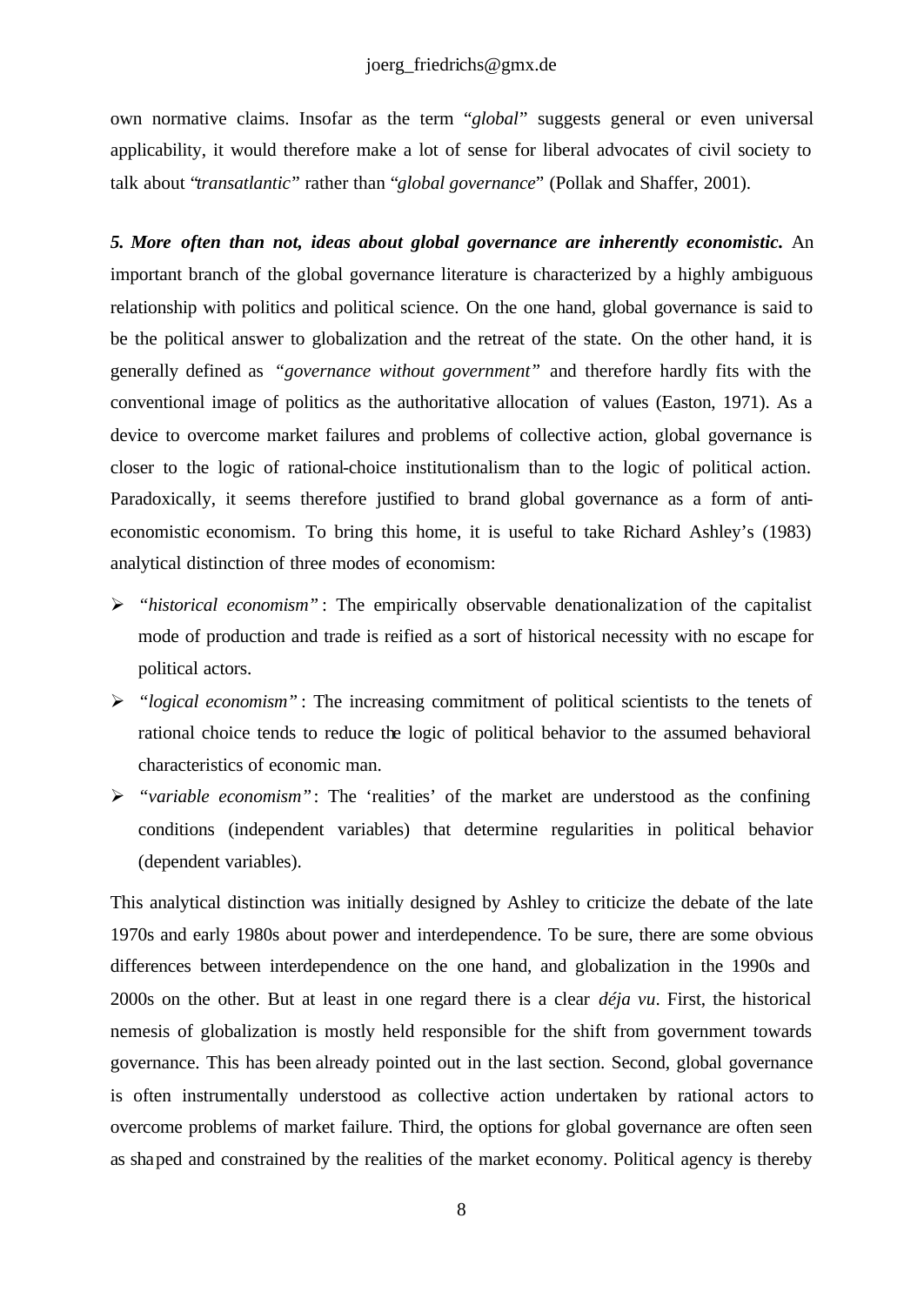in danger of being treated as an epiphenomenon vis-à-vis structural determination by the market. More often than not, global governance as the alleged political answer to the collective -action problems posed globalization is liable for the same anti-economistic economism as the literature of the 1970s about power and interdependence.

## **3. The Governance Triangle**

Hopefully, the last two sections have made us somewhat more resistant against exaggerated expectations with regard to the problem-solving capacity, universal applicability, and value neutrality of global governance. There is a certain consensus that global governance is not so much as a self-contained social achievement but rather the societal corollary of economic globalization. Nevertheless, many authors exaggerate the problem-solving capacity of world society and underestimate its problematic features. For reasons of intellectual honesty, one should not overlook the fact that global governance is distinguished by an Anglo-American cultural imprint and a transatlantic organizational bias. More often than not, an economistic bias is inherent in the very conceptualization of global governance. On a balanced account, global governance may raise justified hopes in some quarters and preoccupations in some others. At the end of the day, there is little reason to assume that global civil society will bring about the advent of a better world.

On this sobering note, let us now turn back to the initial concern of this article, *i.e.* the proper place for global governance in the post-Westphalian, or neo-medieval, world order (about the concept of new medievalism cf. Friedrichs, 2001). To better understand the coordinates of the post-Westphalian world order, it is possible to trace a governance triangle with the state system and the world market at the basis, and with world society at the top (figure 1).

When reading the diagram inserted bellow, it is important to note that the symmetry of the triangle conveys an implicit normative claim concerning the hierarchy of the three components that make up its corners. It would be easy to trace at least two more triangles, with either the state system or the world market at the top. Each of the three possible triangles corresponds to one of the hegemonic projects mentioned in the introduction to this essay. Accordingly, it is fair to say that the governance triangle traced in the figure inserted bellow corresponds to the hegemonic project of world society. From a logical standpoint this hegemonic project could take different shapes, but in the present historical conjuncture it is the hegemonic project of liberal world civil society.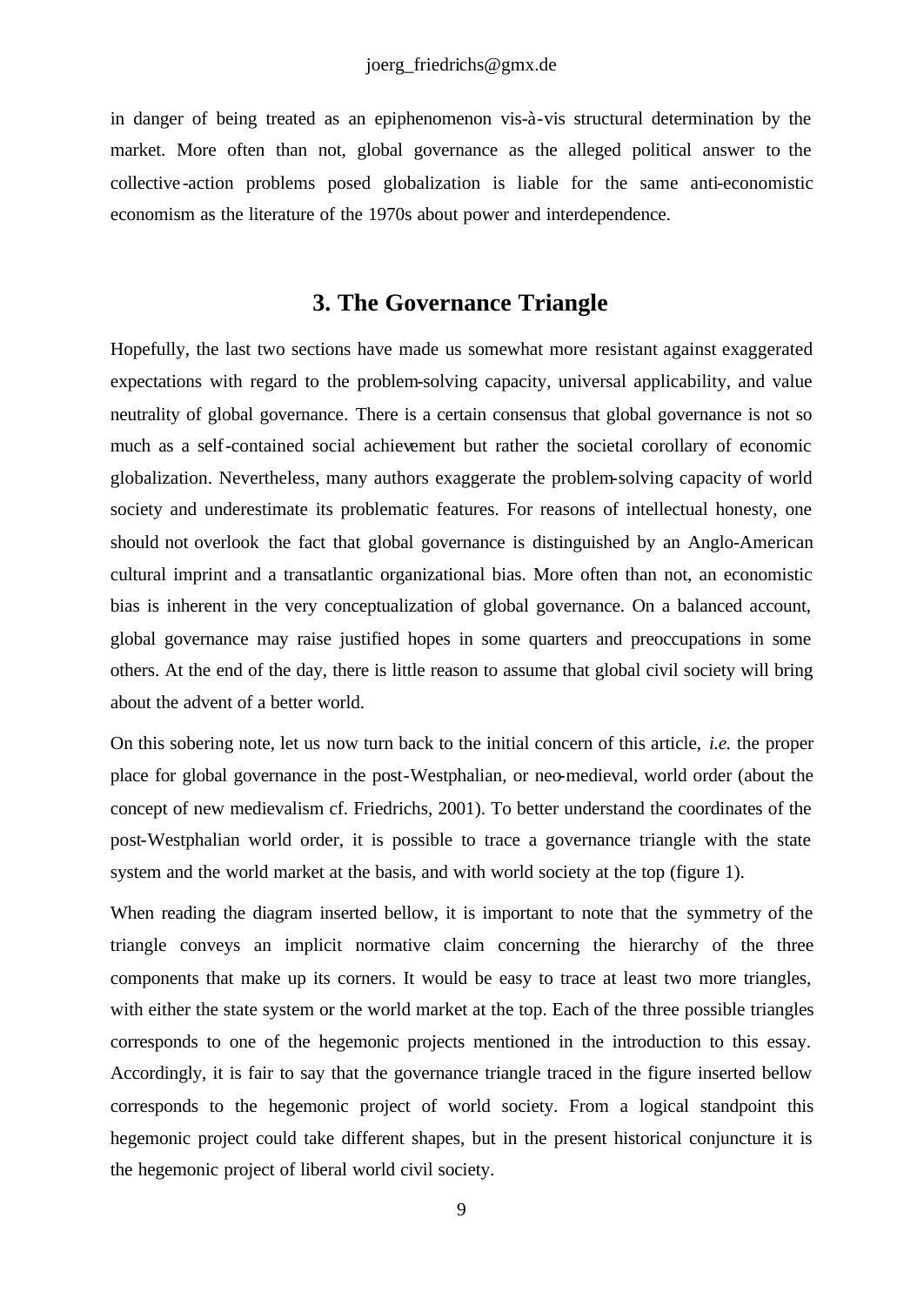

Figure 1

As already mentioned, the triangle could take different forms depending on whether one is inclined to privilege the hegemonic aspirations of international politics, of global economics, or of world society. According to the Hobbesian vision of international politics, only sovereign states are in a position to impose order to the market and to civil society. Only sovereign states are considered to be capable and entitled to determine the world political game. In this optic, the political and military interaction among governments and armies would be on top of the triangle. But of course, the Hobbesian viewpoint can be challenged by a Cobdenite advocacy of unrestrained free trade. An extreme free trader would probably deny the need for either the state apparatus or an organized civil society to allocate organizational purpose and substantive demands to the market. By virtue of the reputed impartiality of the invisible hand, the market should be on top of the triangle, assigning to politics the role of providing law and order, and to society the role of consuming goods and providing labor. The third possibility is the governance triangle as presented in the above figure. In this optic, world society is in a key position as the ultimate source of both organizational purpose and substantive values.

By virtue of the increasing functional differentiation at the global level (Luhmann, 1997), it is hardly surprising that the world looks different from each angle of the governance triangle. As a result, it is possible to distinguish between the primacy of politics, the preponderance of the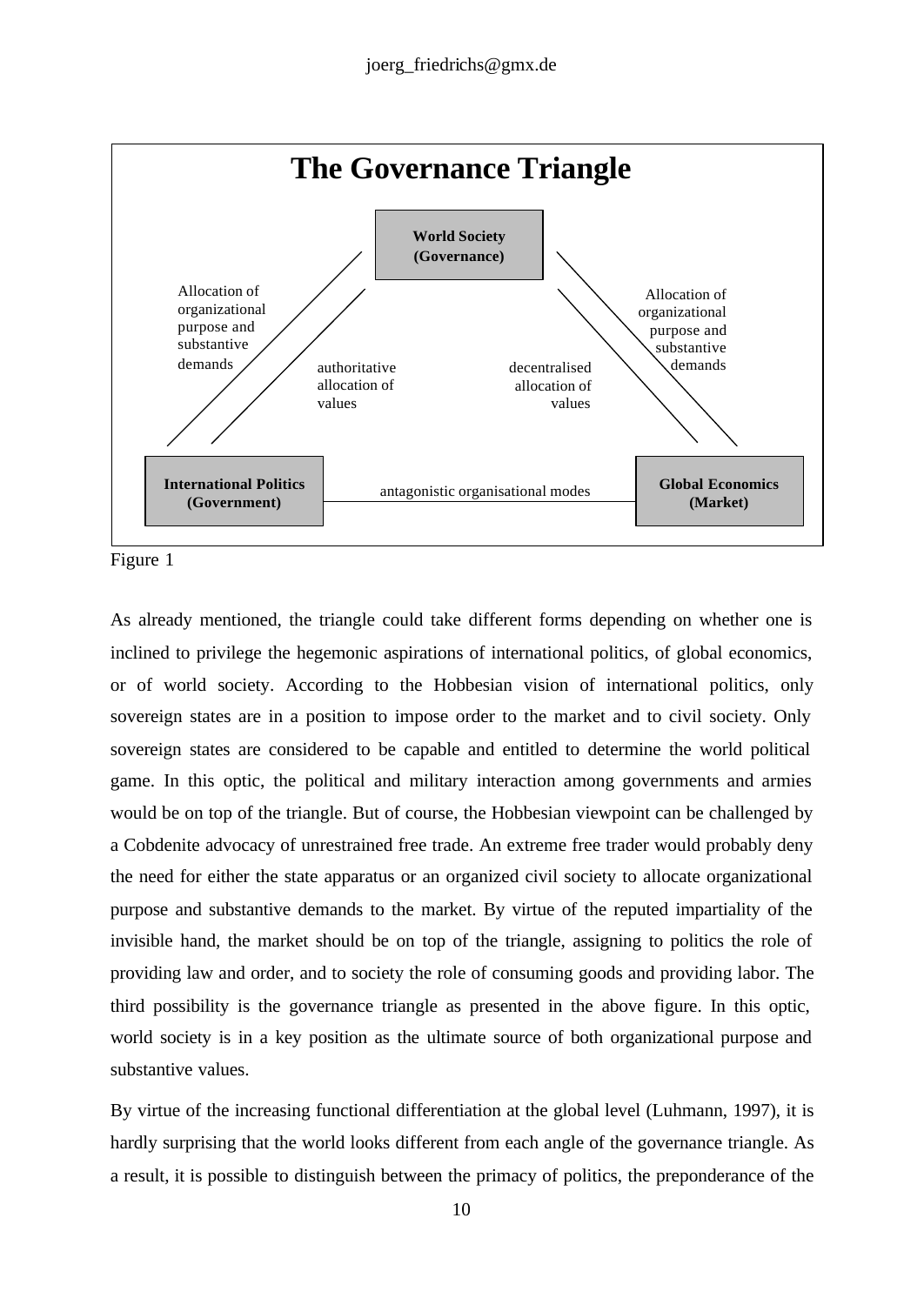#### joerg\_friedrichs@gmx.de

market, and the priority of civil society as three hegemonic projects in the post-Westphalian world order. To be sure, these are abstractions or ideal types. In the real world, compromise among the hegemonic projects is unavoidable. Transnational corporations will sometimes undergo public-private partnerships in order to shape their socio-political environment. States will sometimes work together with nongovernmental organizations and transnational social movements to hold in check transnational corporations. In other instances, human rights activists will try to convince transnational corporations that it is in their interest to outdo authoritarian states. The open clash between the three hegemonic projects will be rather the exception than the rule.

Nevertheless, it would be naïve to assume a stable harmony of interests among the divergent hegemonic projects (Zumach, 2002). It is completely normal that one sphere tries to colonize the other, and it is equally normal that each sphere rebuffs attempts by the other spheres to curtail its domain. To be competitive in this game, each realm must construct itself as an autonomous sphere of action, even if it is clear that functional autonomy can never be attained at the operational level.

|                   | <b>International politics</b> | <b>Global economics</b>  | <b>World society</b>  |
|-------------------|-------------------------------|--------------------------|-----------------------|
|                   | » government                  | » market                 | » governance          |
| <b>Organizing</b> | Authoritative                 | Decentralized allocation | [Free association of] |
| principle         | allocation of values          | of values                | individuals?]         |
| <b>Normative</b>  | Claim to legitimate           | Claim to superior        | Claim to substantive  |
| ethos             | representation                | efficiency               | values                |
| Legal             | International public          | International economic   | [International civil] |
| superstructure    | law                           | law                      | $law?$ ]              |

Figure 2

The symmetry suggested by the picture of tree competing hegemonic projects requires one caveat. The unparalleled success of the globalization discourse is a strong indicator that in the present situation the weights are not evenly distributed. Economic reasoning is making inroads into the realms of politics and society, rather than the other way round. All the more, politics and society must struggle not to be assimilated too much by the economic discourse, and encroachments from the market should be rebuffed. The market must not be allowed to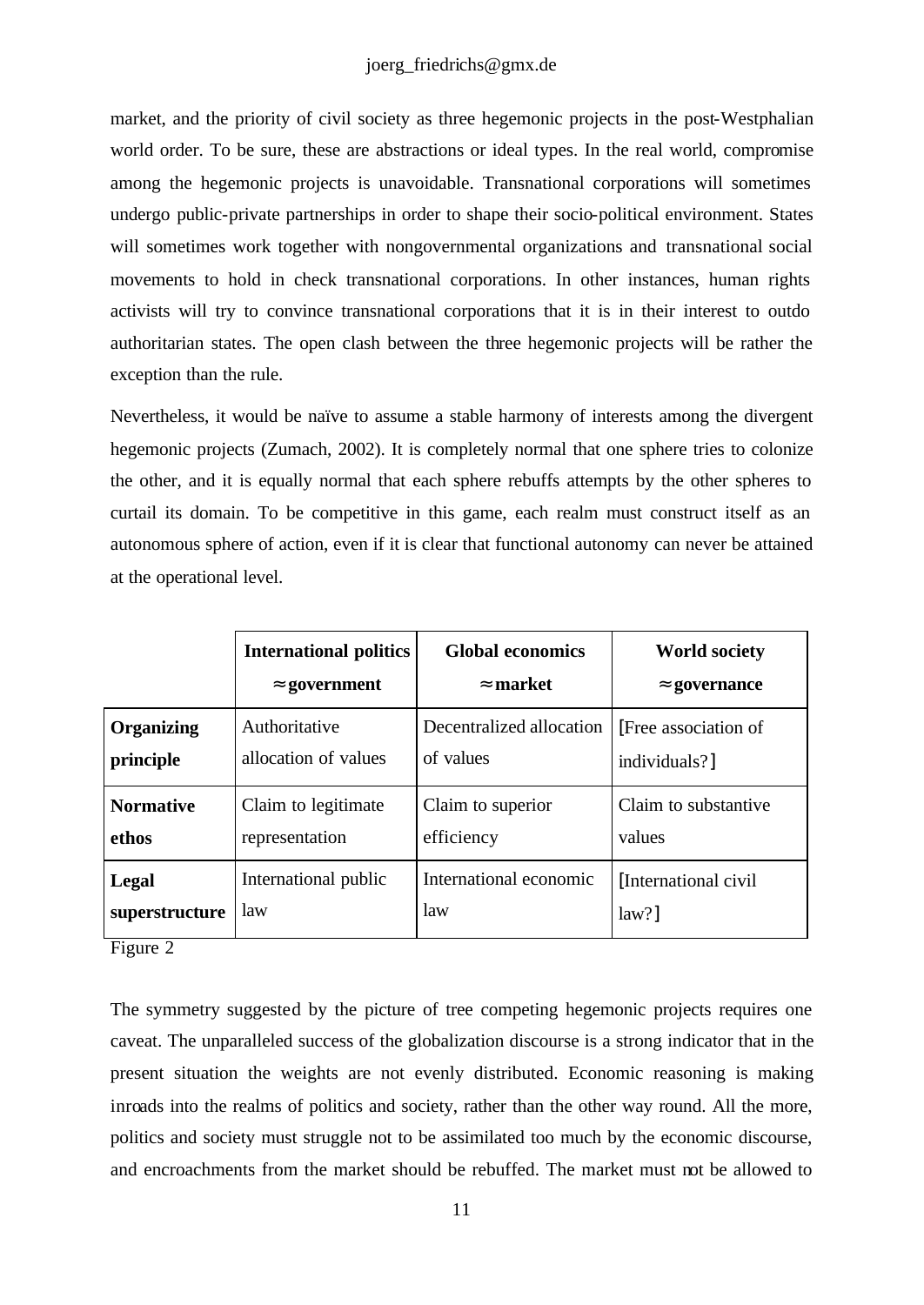supplant either political or societal dynamics. If it is true that the global economy is on the advance and the state somewhat on the retreat, the emergent global civil society should be expected rather to balance *against* than to bandwagon *with* economic actors. Of course, this is only a hypothesis. The opposite might also prove to be true. In that case, the global economy might carry the day and ultimately overdo both government and governance.

But let us leave aside these broader speculations and narrow down the focus to global civil society's quest for primacy, as it has been graphically illustrated in the *'governance triangle'*. When looking at the post-Westphalian world order from the standpoint of global civil society, it is important to note that there is a difference in kind between political and economic actors on the one hand, and societal actors on the other. Politics and economics can be understood as two different organizational modes supported by two distinct forms of legitimacy. Politics is based on the hierarchical allocation of values and derives most of its legitimacy from the claim to act on behalf of society as a whole. Economics, by contrast, is ideally based on the decentralized allocation of values and derives most of its legitimacy from the claim for the superior efficiency of the market. Each of these two organizational spheres can protect itself against colonization from the other by raising claim to its particular form of legitimacy. In the long run this might very well lead to a functional equilibrium between international politics and international economics. The actors of civil society, by contrast, are not distinguished by a specific organizational mode. Instead, they derive their legitimacy from the substance of the values they represent. Whether they struggle for democratic participation, minority rights, environmental protection, or religious fundamentalism, societal actors almost always refer to inter-subjectively held values.

Societal actors are different from political and economic actors in that they derive their legitimacy from the substance of their normative claims rather than from the virtues of a specific organizational mode. Whether non-governmental organizations or transnational social movements – the key actors of world society are both united and divided by their reliance on substantive values. Moreover, they are logically and ontologically prior to the state and the market. The generally held belief that both the state and the market are for society, and not the other way round, purveys them an additional portion of legitimacy. However, societal actors lack the formal legitimacy of the state to speak on behalf of society as a whole. Moreover, they are less efficient than the capitalist market when it comes to the allocation of values. The fundamental difference between the substantive legitimacy of civil society on the one hand, and the organizational legitimacy of the state and the market on the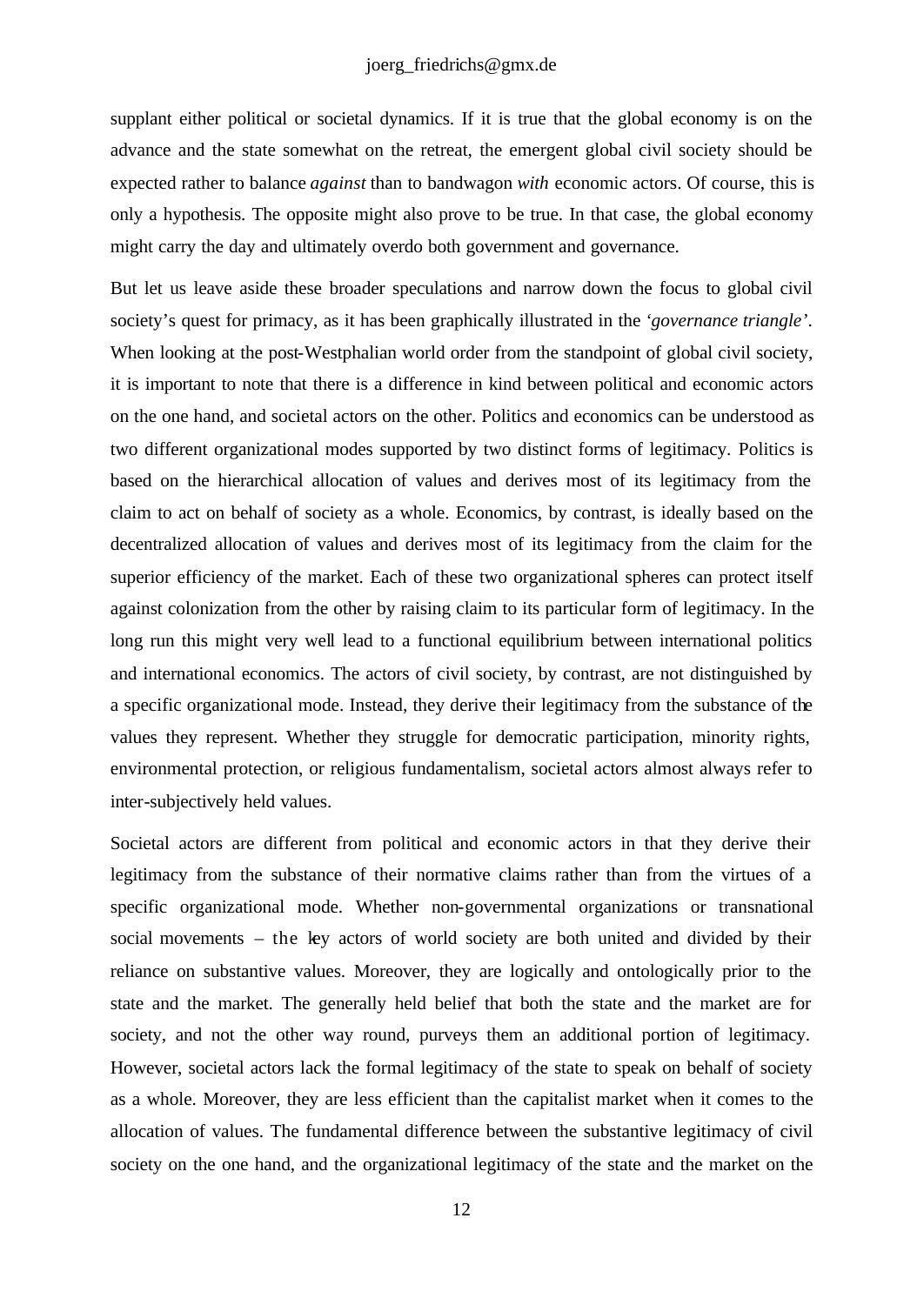other, is the source of both the strengths and weaknesses of societal actors in relationship to their political and economic counterparts.

In any case, there are powerful normative arguments to support the hegemonic project of global civil society. It is rather intuitive from the standpoint of *'We the Peoples'* that the primacy of politics or economics is not desirable either at the domestic or at the global level. At the domestic level, the primacy of politics has led several times in the  $20<sup>th</sup>$  century to the horrors of totalitarianism, whereas the primacy of the market engenders the alienation of human beings from their social context and from their ecological environment. The apparent failure of both totalitarian politics and the free market doctrine can be turned into a powerful argument for the hegemonic project of civil society.

## **4. Parapolitics and Metapolitics**

How can global civil society aspire to govern the post-Westphalian world system? This is a problem since global governance is not political in the traditional sense of politics as the *"authoritative allocation of values"* (Easton, 1971). Nevertheless, global governance is political in a more derivative sense. It oscillates between, on the one hand, *parapolitics* as the continuation of political activity beyond the organizational sphere of the state, and, on the other hand, *metapolitics* as the allocation of organizational purpose and substantive demands to political and economic actors. As a shortcut to illustrate what is meant by these two terms, it may be helpful to introduce the following equations: first, military relates to paramilitary like politics to parapolitics; second, theory relates to metatheory like politics to metapolitics.

Global governance as *parapolitics* is understood as the continuation of politics beyond the organizational sphere of the state. In this optic, governance has its organizational locus in the societal sphere as opposed to the political system. "*The state is engaged in government; civil society, in governance*" (Lipschutz, 1996: 249). As every attentive observer of day-to-day politics will recognize, the settlement of political issues is often rather negotiated among societal actors than allocated by sovereign authority. Although this is certainly true at the domestic level of the liberal constitution state, it is open to debate whether and to what extent it is also true at the international level, where the existence of civil society cannot simply be given for granted.

In any case, it would be naïve to presume a harmonious relationship between politics and parapolitics. Especially when it comes to the question of who is entitled to allocate values,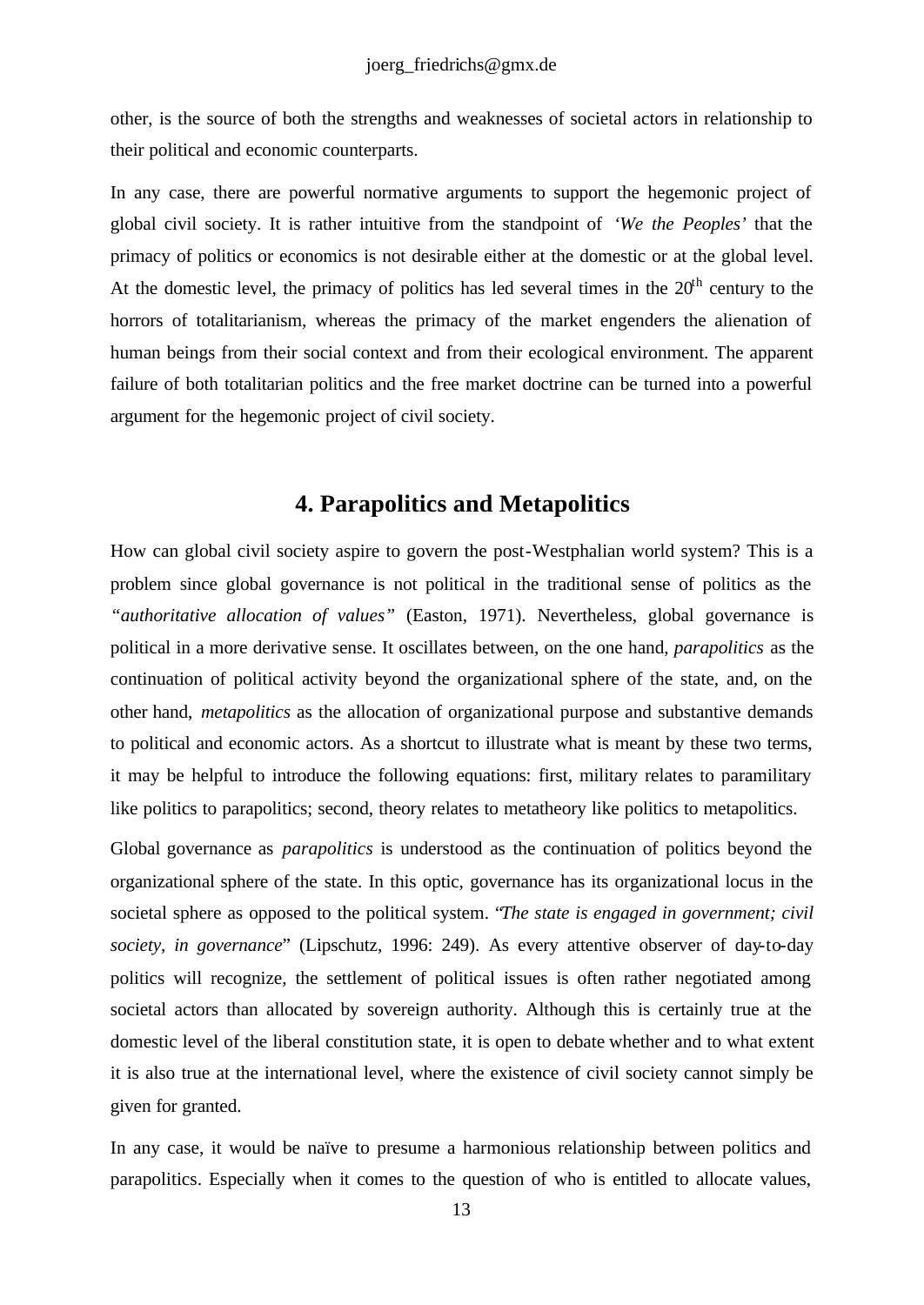governance enters into an acute competition with government. This is necessarily so since governance clashes with the traditional understanding of politics, according to which the state is the paramount agency in charge with the "*authoritative allocation of values*". In this optic, politics is either done with the state as the final arbiter, or it is illegitimate. Just as paramilitary activities from the standpoint of the regular troops, parapolitics is highly ambivalent from the standpoint of the political establishment. At the international level, this is exasperated by the absence of a consolidated civil society and by the questionable democratic legitimacy of nongovernmental organizations and transnational social movements.

The understanding of global governance as "*governance without government*" suggests that there is a viable option for parapolitics at the global level. Or, in other words: *"What we need is a conceptualization that enables us to penetrate and understand the government-like events that occur in the world of states even in the absence of government"* (Finkelstein, 1995: 368). Problem-solving by direct negotiation among the societal stakeholders looks like an attractive substitute for intergovernmental coordination in the absence of world government. To be sure, there are practical problems with global governance, such as limited impact, relatively high transaction costs, and the risk to fall victim of the least common denominator. Nevertheless, the possibility of solving problems that are not amenable to intergovernmental policy coordination conveys a certain amount of legitimacy to global governance (cf. Scharpf, 1998).

On the other hand, however, global governance is also about *metapolitics*. As argued above, global governance presumes a separation of the world system into three spheres of action: the state system, the global economy, and world society. This leads to the question how these three spheres should relate to each other. Insofar as global governance tries to give an answer to this question, it can is a meta-political enterprise. Global governance is committed to civil society, just as economic globalization tends to emphasize the importance of the global economy. Both global governance and globalization run counter to conventional ideas about the primacy of politics. Global governance represents the world system as an arena of multilevel governance, where societal, political and economic actors interact in a non-hierarchical way at the local, national, regional and at the global level. In this optic, governance "*is a more*  encompassing phenomenon than government. It embraces governmental institutions, but it *also subsumes informal, non-governmental mechanisms*" (Rosenau and Czempiel, 1992: 4-5).

For some enthusiasts of global governance, world order is the stage for global public policy networks, where governmental and nongovernmental actors are peacefully together in privatepublic partnerships (Reinicke, 1998). However, it would be unwise to presume a pre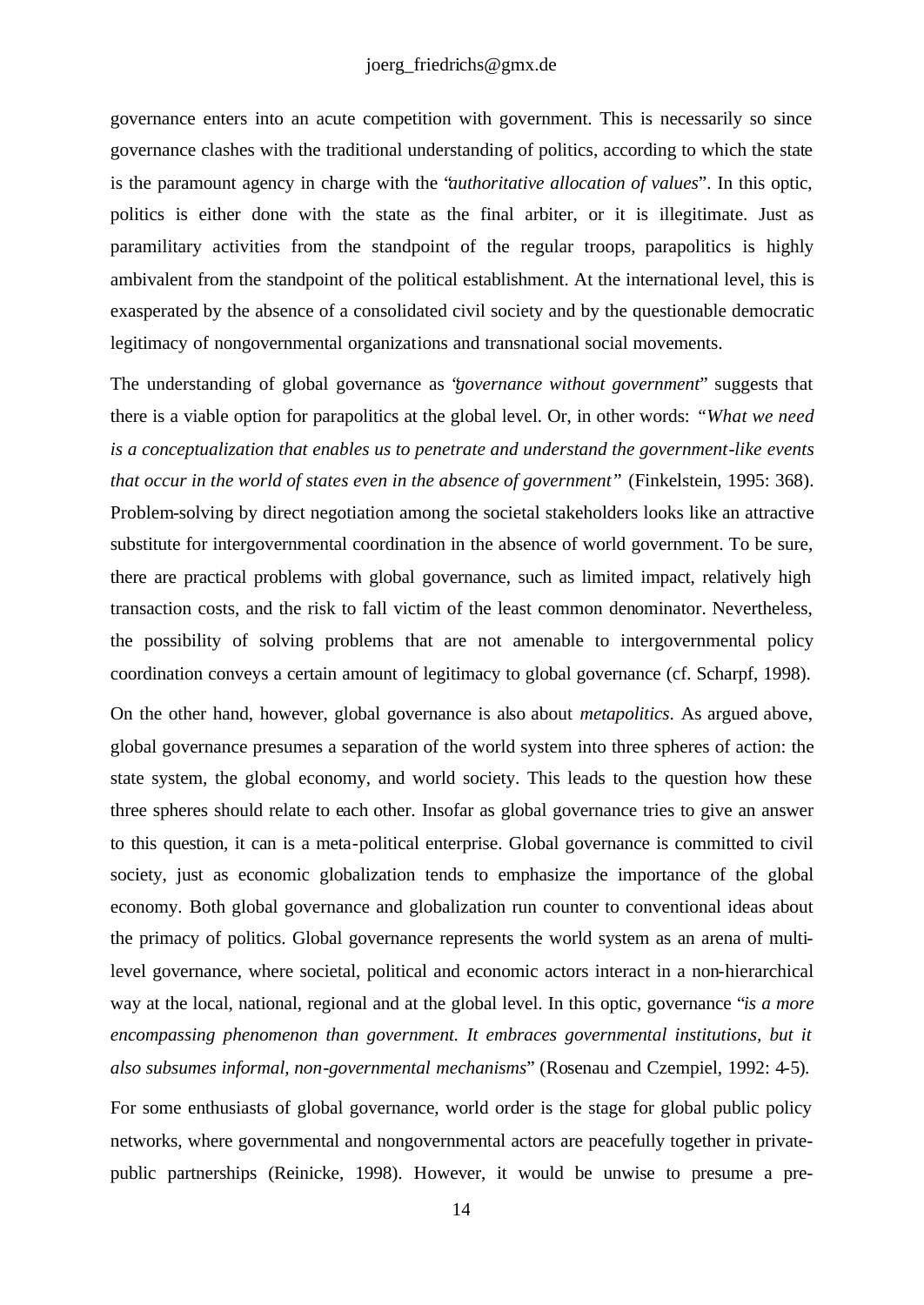established harmony of interests between the state, the economy, and society. In some issue areas, there are strong incentives for the three functional spheres of the world system to cooperate, whereas other issue areas are distinguished by latent or patent antagonism. States cannot allow for too much tax evasion by the market, and they cannot surrender minimal control over migration. Markets often have an interest in evading environmental standards dictated by the state, and in manipulating people's consumptive behavior. Society sometimes is subversive of public authority and critical of corporate power.

It would be inadequate to celebrate global governance as the spontaneous self-regulation of the world by global public policy. It is much more complicated than that. Even if we take global governance in the narrow sense of problem solving, it is very difficult to figure out which problems should be decided at what level. If we understand global governance in a broader sense, it comes close to a social superstructure in the sense of Gramsci. In this optic, global governance is a political project that wants to contribute to the "*maintenance and reproduction of a hegemonic order, able to reach compliance without having to resort to force*" (Massicotte, 1999: 136).

As parapolitics, global governance excludes international politics. As metapolitics, by contrast, it includes, among many other things, political relations among governments. From a strictly logical viewpoint, this is a startling contradiction. It is hard to conceptualize global governance as both beyond and above government. However, this logical contradiction becomes much less confusing as soon as global governance is understood as a hegemonic project. It turns out that, at least for practical purposes, the Janus-faced elusiveness of global governance is a strategic asset. To maximize the influence of global civil society, global governance is sometimes construed as *beyond* and sometimes as *above* politics.

# **5. The Lures of Global Corporatism**

More often than not, nongovernmental organizations (NGOs) and their networks are considered to be the constitutive units of world society, just as states and international organizations are regarded as the most important actors in international relations (cf. Keck and Sikkink, 1998). When talking about world society, however, one should be careful not to underestimate the importance of transnational social movements, including anti-globalization activists (O'Brien et al., 2000). Moreover, there is no logical reason to exclude organized religious fundamentalism and even terrorist movements from the overall picture of world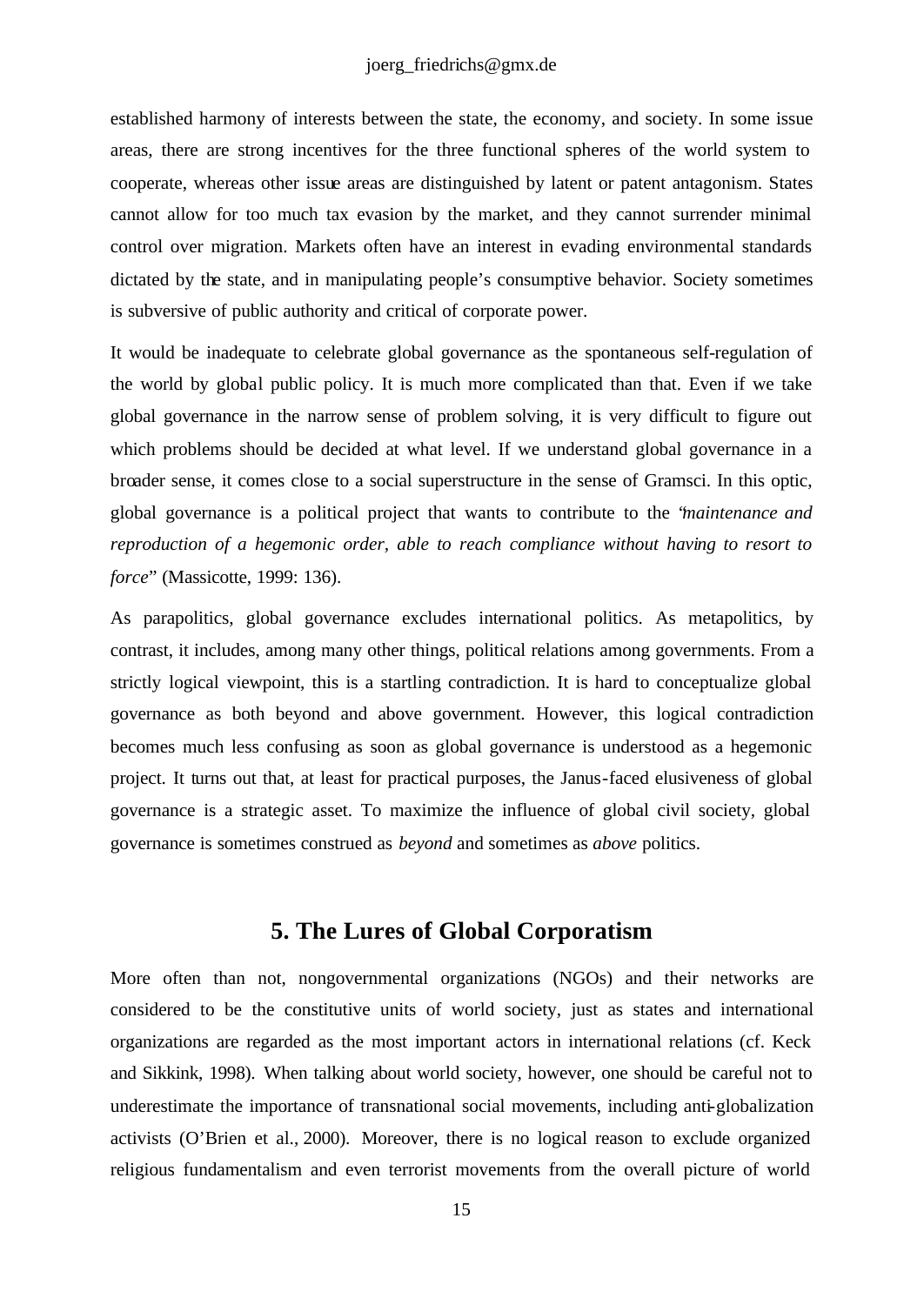society. The least common denominator of all these entities is that, at least in principle, they are associations of individuals that lay claim to substantive values. In practice, the content of these values may range from human rights or sustainable development to proletarian emancipation or Islamic rectitude. Even the National Rifles Organization must be considered as part of civil society.

But be that as it may, it is the hegemonic project of the liberal part of world society that matters most in the present context. It is the core argument of this paper that, whether legitimate or not, there is an hegemonic project of liberal global civil society in the making. Over the last decade, mostly liberal nongovernmental organizations have been striving for more participation in the policy making process and for an improvement of their legal, political, and operational status within the UN family. At least in part, NGOs have been successful in going beyond article 71 of the United Nations charter concerning consultative status with ECOSOC (Willetts, 2000). All in all, nongovernmental organizations have acquired an increased say in the international policy making process, which includes economic organizations such as WTO and the World Bank (Alger, 2002).

As Marina Ottaway has pointed out in a recent article (2001), global corporatism is a tempting but highly dangerous strategy to institutionalize the increased importance of nongovernmental actors in the global scene. Thus, it is tempting to call for tripartite arrangements between the international public sector, the multinational private sector, and transnational civil society. The final report of the UN Vision Project on Global Public Policy Networks has called for such a tripartite model of global corporatism (Reinicke and Deng, 2000). The underlying idea is that the United Nations should coordinate cooperation at the global level between the public sector, the private sector, and civil society networks (Reinicke, 1998). This is broadly in line with "*Global Compact*", an initiative sponsored by UN Secretary General Kofi Annan (Zumach, 2002). Unsurprisingly, NGOs have often called for tripartite arrangements, most prominently at the Millennium Forum in New York. There is an understandable enthusiasm among NGO advocates for corporatist bodies such as the World Commission on Dams.

However, one should be well aware of the fact that global corporatism, just as its domestic counterpart, is absolutely not unproblematic. While increasing their legitimacy from above, global corporatism might actually alienate NGOs from their membership and diminish their legitimacy from bellow. Corporatist endeavors at the national level have shown that, at least in the long run, elite cronyism is a constant danger for the political culture. To be sure, nongovernmental organizations frequently use the language of entitlement. They often claim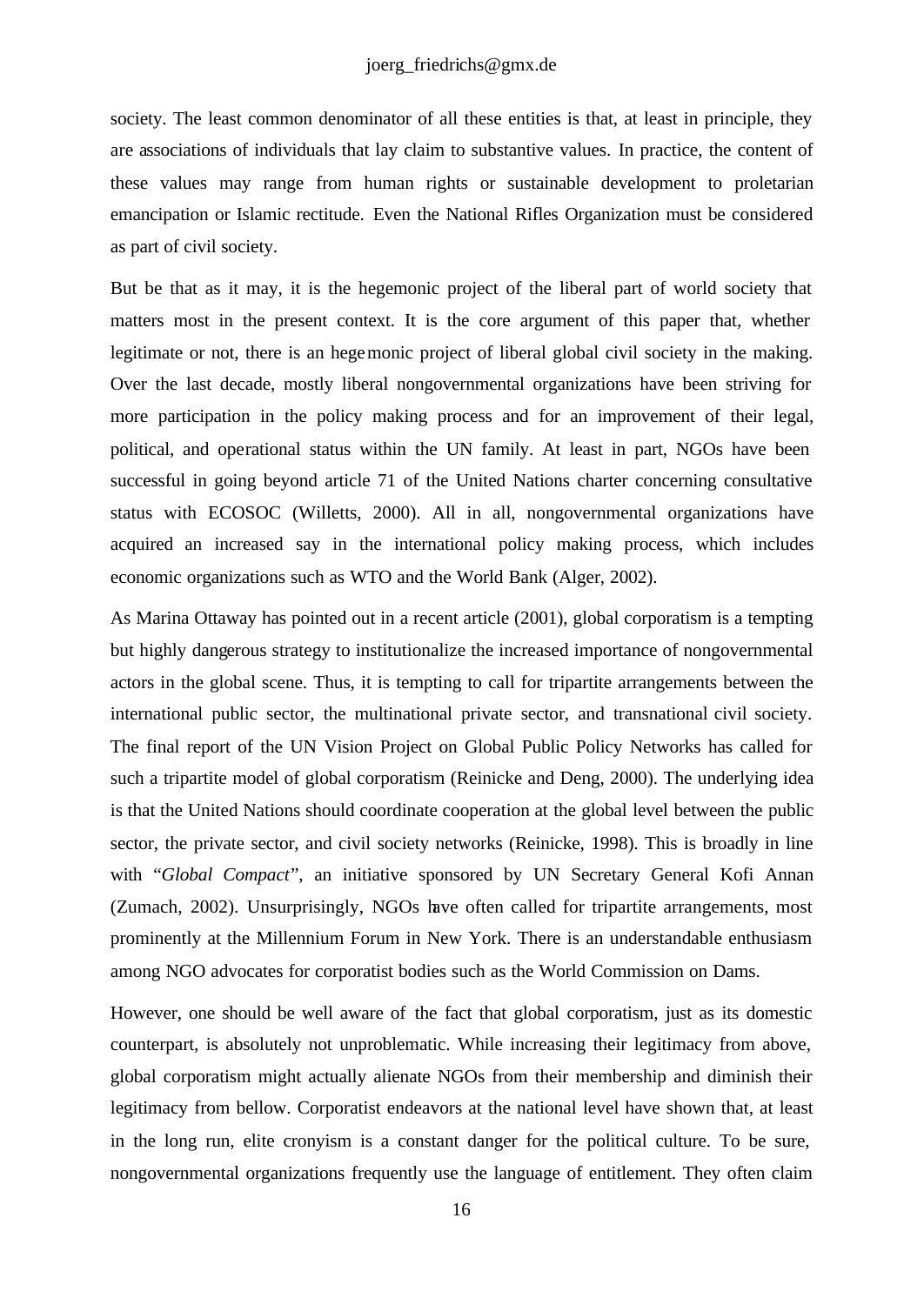to act on behalf of ordinary people, although there is little proof to it. At any rate, there is no a priori reason why NGOs should be more representative of *'We the Peoples'* than governments. Nevertheless, nongovernmental organizations point to substantive values and try to convey organizational purpose and substantive demands to political and economic actors. This may actually become more difficult when nongovernmental organizations are tied into corporatist schemes with the international public and private sector.

Therefore, Marina Ottaway (2001) is probably right that, instead of tripartite arrangements, the exercise of political pressure and *'good old*' lobbying is the more appropriate answer for nongovernmental organizations to the challenges posed by global governance.

#### **Conclusion**

After this detour into global corporatism, I will now turn back to the more moderate scheme outlined above in the '*governance triangle*': together with the other actors that populate world society, nongovernmental organizations inspire organizational purpose and substantive values into international politics and global economics (figure 1). For a very simple reason, this task is easier to fulfill with regard to international politics than with regard to global economics. In the political realm there are clear procedures for societal participation, at least as far as democratic politics is concerned. Societal actors may choose whether to operate on national governments, international organizations, or trans-governmental networks. Economic firms, by contrast, are less permeable to the substantive claims raised by societal actors. Almost by definition, market actors are reluctant to attempts of societal influence other than spontaneous consumer behavior. Only under very exceptional circumstances will they consent to codes of conduct, and the like. Moreover, the globalization discourse strongly suggests that the global market has gained, and the state system has lost relative power over world political outcomes. Accordingly, we would expect global governance to be complementary rather than antagonistic to government, and antagonistic rather than complementary to the market logic.

To be sure, discord and collaboration are possible any time vis-à-vis either the international public or the transnational private sector. In times of globalization, however, liberal global civil society has a genuine interest in joining the efforts of some states and transnational social movements to prevent the colonization of the public domain by the market. Under the present historic conjuncture, global governance has become a sphere of action in its own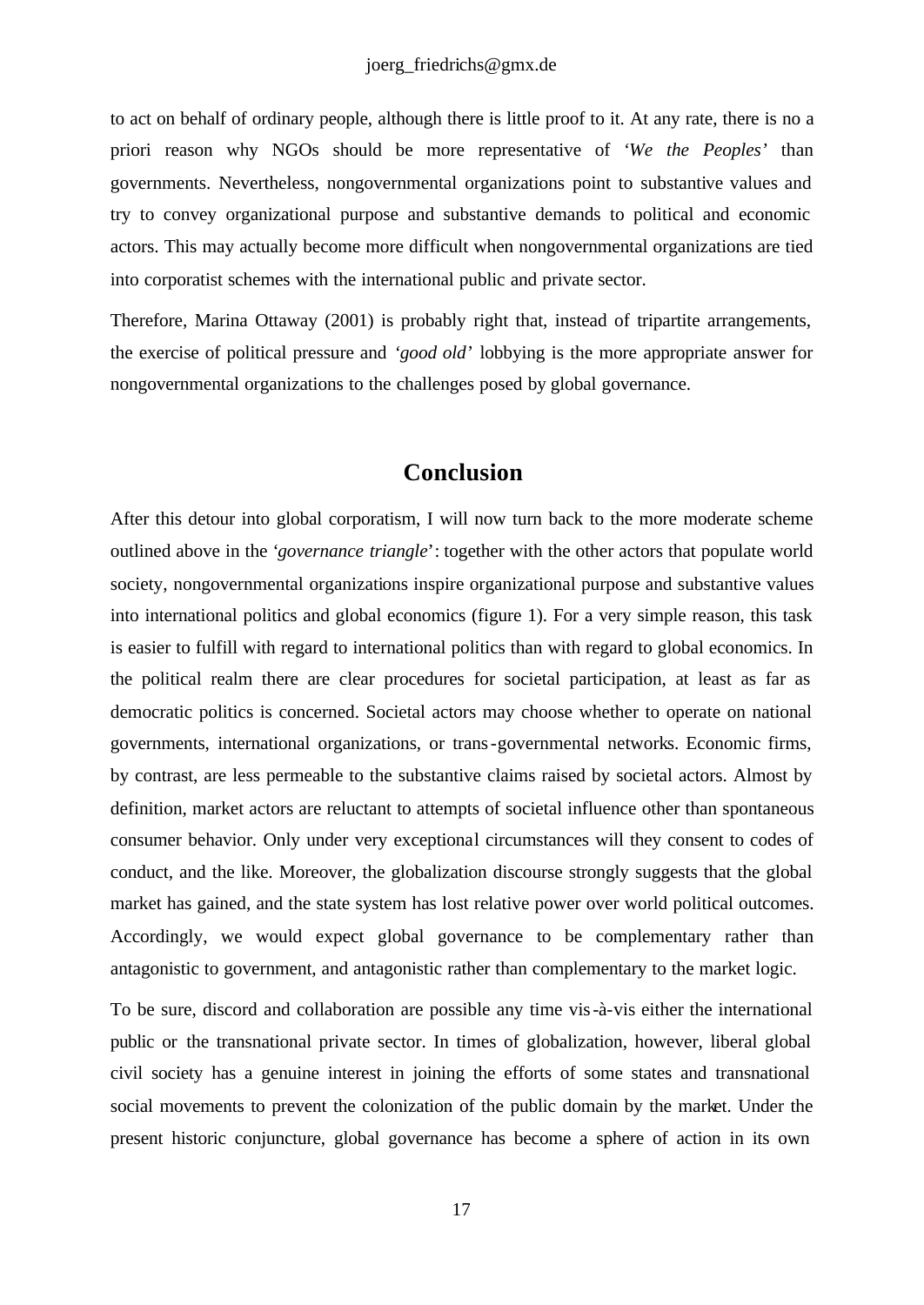right, aiming at the (self)organization of the public domain and the creation of sanctuaries outside political oppression and the market logic (Drache, 2001).

This recalls the Gramscian understanding of civil society as the space where hegemony is negotiated and maintained without the direct use of force. For those who subscribe to the liberal values shared by most nongovernmental organizations, there is a strong interest in the progressive development of international civil law, which until now is mostly conspicuous by its absence (Friedrichs, 2003). It is important to recall that both international politics and global economics are distinguished by the preponderance of a specific organizing principle, normative ethos, and legal superstructure (figure 2). It will greatly enhance the legitimacy and effectiveness of liberal global civil society if it can subscribe to some organizational standards, a code of substantive values, and an embryonic body of international civil law. Moreover, it will be good for the cause of liberal global civil society if international lawyers become part of global governance networks (Toope, 2000: 104-108).

Last but not least, the legalization and institutionalization of global governance is also a matter of fairness. If there was a clear body of legal rules and some discernible institutional form for the actors concerned, it would become easier to pin down global governance as what it actually is, namely the hegemonic project of liberal global civil society. Non-liberal actors of world society such as transnational social movements, organized crime, and terrorism tend to be excluded by such an arrangement, and they will certainly develop their counterstrategies. At the same time, backward movements such as radical communitarianism and religious fundamentalism will constantly challenge the legitimacy of the liberal design. There is no reason to believe that world society shall be more harmonious or less antagonistic than international politics or the transnational economics. To the contrary, it will turn out that global governance is characterized by power relationships and shifting alliances just as any other realm of human intercourse.

Of course one may like the liberal vision of civil society, and one may also be critical about it. It should have become abundantly clear over these pages that the author of the present essay is very critical about liberal naiveté. Ever since the Greek pre-Socratics, we know that the becoming-in-reality of one thing precludes the realization of other things, and that it is in the course of justice that in the end all things have to pay for displacing other things. If the liberal vision of world order becomes reality, there will be only limited space, or no place at all, for alternative visions of human society. Some of these visions will be suppressed, while others are going to disappear altogether. More and more attitudes will be disqualified as criminal or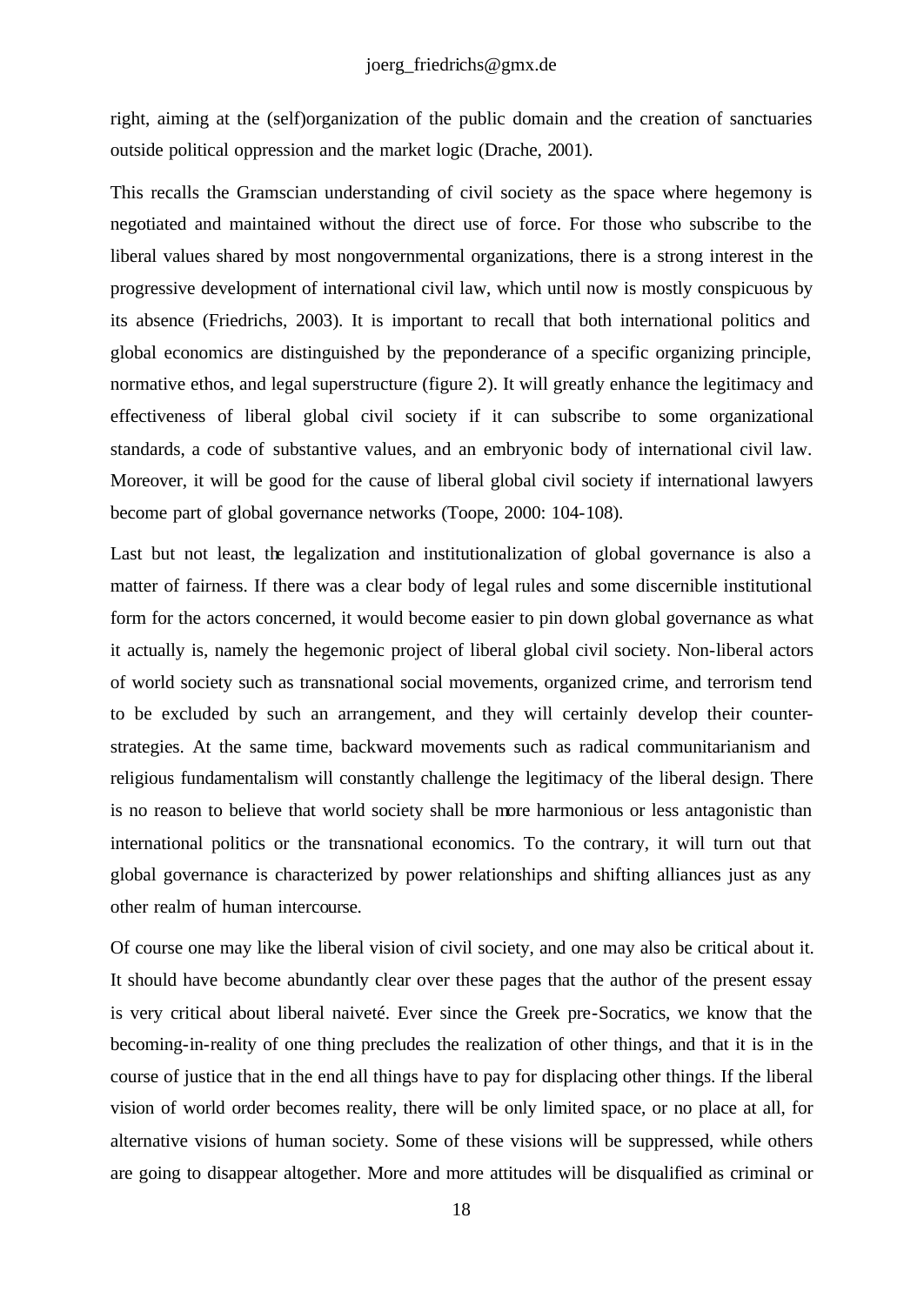even terrorist, while the last residuals of self-contained tribalism are going to fade away in sub-Saharan Africa and the Asia-Pacific. At the end of the day, however, there is no logical reason why the hegemonic project of liberal global civil soc iety should be more resilient to political subversion and normative erosion than its competitors and predecessors. From a world historical perspective, it is quite normal that opinions are divided on global governance as the hegemonic project of liberal global civil society.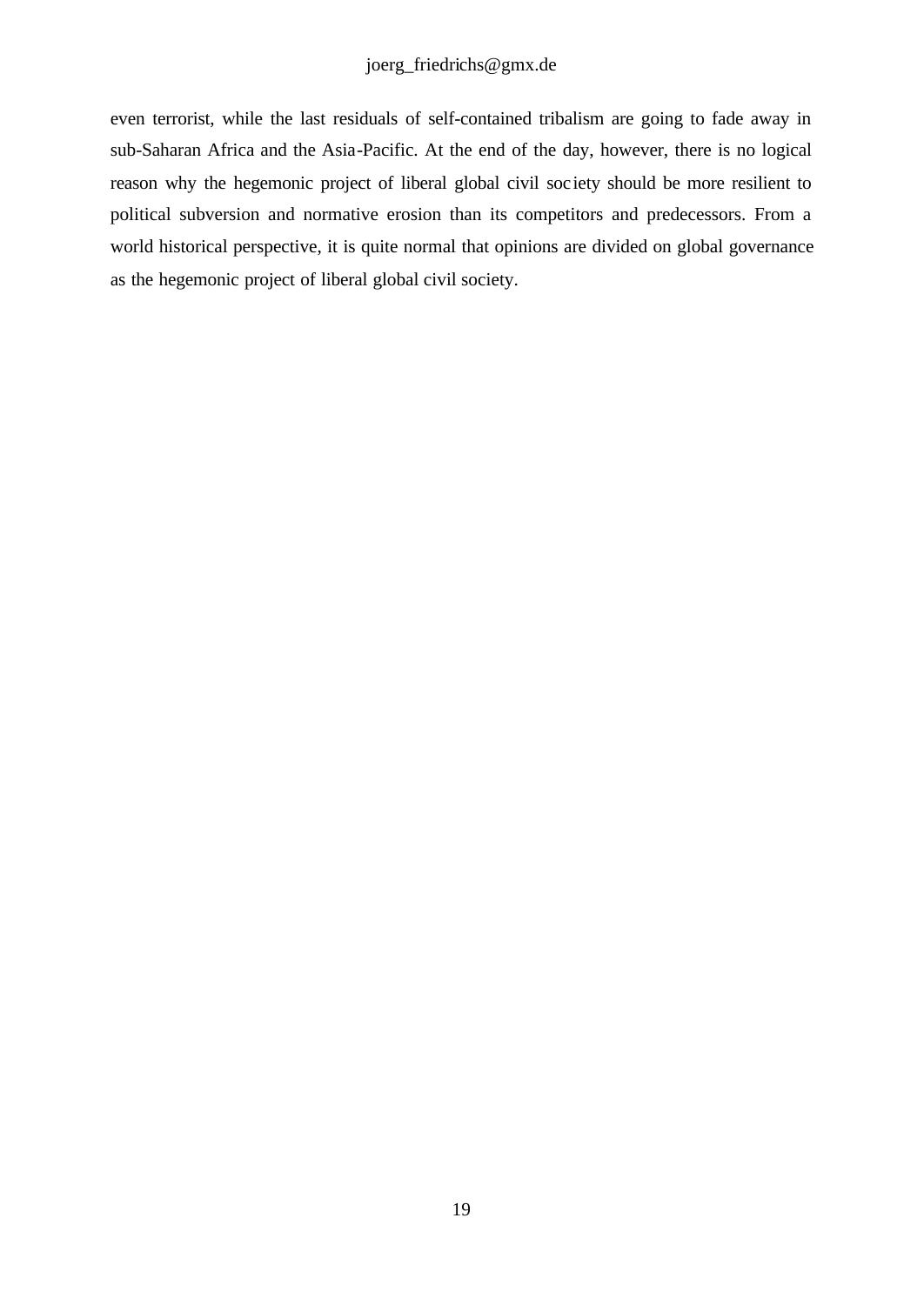#### **References:**

Alger, Chadwick (2002) The Emerging Roles of NGOs in the UN System: From Article 71 to a People's Millennium Assembly. In: Global Governance 8 (1): 93-117.

Ashley, Richard K. (1983) Three Modes of Economism. In: International Studies Quarterly 27 (4): 463-496.

Bernauer, Thomas (2000) Staaten im Weltmarkt: Zur Handlungsfähigkeit von Staaten trotz wirtschaftlicher Globalisierung, Opladen: Leske+Budrich.

Commission for Global Governance (1995) Our Global Neighborhood. Oxford, Oxford University Press.

Desai, Meghnad (1995) Global Governance. In: Meghnad Desai and Paul Redfern (eds.) Global Governance: Ethics and Economics of the World Order, London: Pinter, pp. 6-21.

Drache, Daniel (ed.) (2001) The Market or the Public Domain? Global Governance and the Asymmetry of Power, London: Routledge.

Easton, David (1971) The Political System: An Inquiry on the State of Political Science, New York: Alfred A. Knopf,  $2<sup>nd</sup>$  ed.

Falk, Richard (1995) On Humane Governance: Toward a New Global Politics - The World Order Models Project Report of the Global Civilization Initiative, University Park: Pennsylvania State University Press.

Finkelstein, Lawrence S. (1995) What Is Global Governance? In: Global Governance 1 (3): 367-372.

Friedrichs, Jörg (2001) The Meaning of New Medievalism. In: European Journal of International Relations 7 (4): 475-502.

Friedrichs, Jörg (2003) New Medievalism, Global Governance, and International Law. Unpublished paper.

Garrett, Geoffrey (1998) Partisan Politics in the Global Economy, Cambridge: Cambridge University Press.

Hewson, Martin and Timothy J. Sinclair (eds.) (1999) Approaches to Global Governance Theory, New York: SUNY Press.

Hirst, Paul and Grahame Thompson (1996) Globalization in Question: The International Economy and the Possibilities of Governance, Cambridge: Polity Press.

Keck, Margaret E. and Kathryn Sikkink (1998) Activists Beyond Borders: Advocacy Networks in International Politics, Ithaca: Cornell University Press.

Lipschutz, Ronnie D. (1996) Global Civil Society and Global Environmental Governance: The Politics of Nature from Place to Planet, New York: SUNY Press.

Litfin, Karen T. (1999) Constructing Environmental Security and Ecological Interdependence. In: Global Governance 5: 359-377.

Luhmann, Niklas (1997) Die Gesellschaft der Gesellschaft, 2 voll., Frankfurt am Main: Suhrkamp.

Massicotte, Marie Josée (1999) Global Governance and the Global Political Economy: Three Texts in Search of a Synthesis. In: Global Governance 5 (1): 127-148.

Mathews, Jessica T. (1997) Power Shift. In: Foreign Affairs 76 (1): 50-66.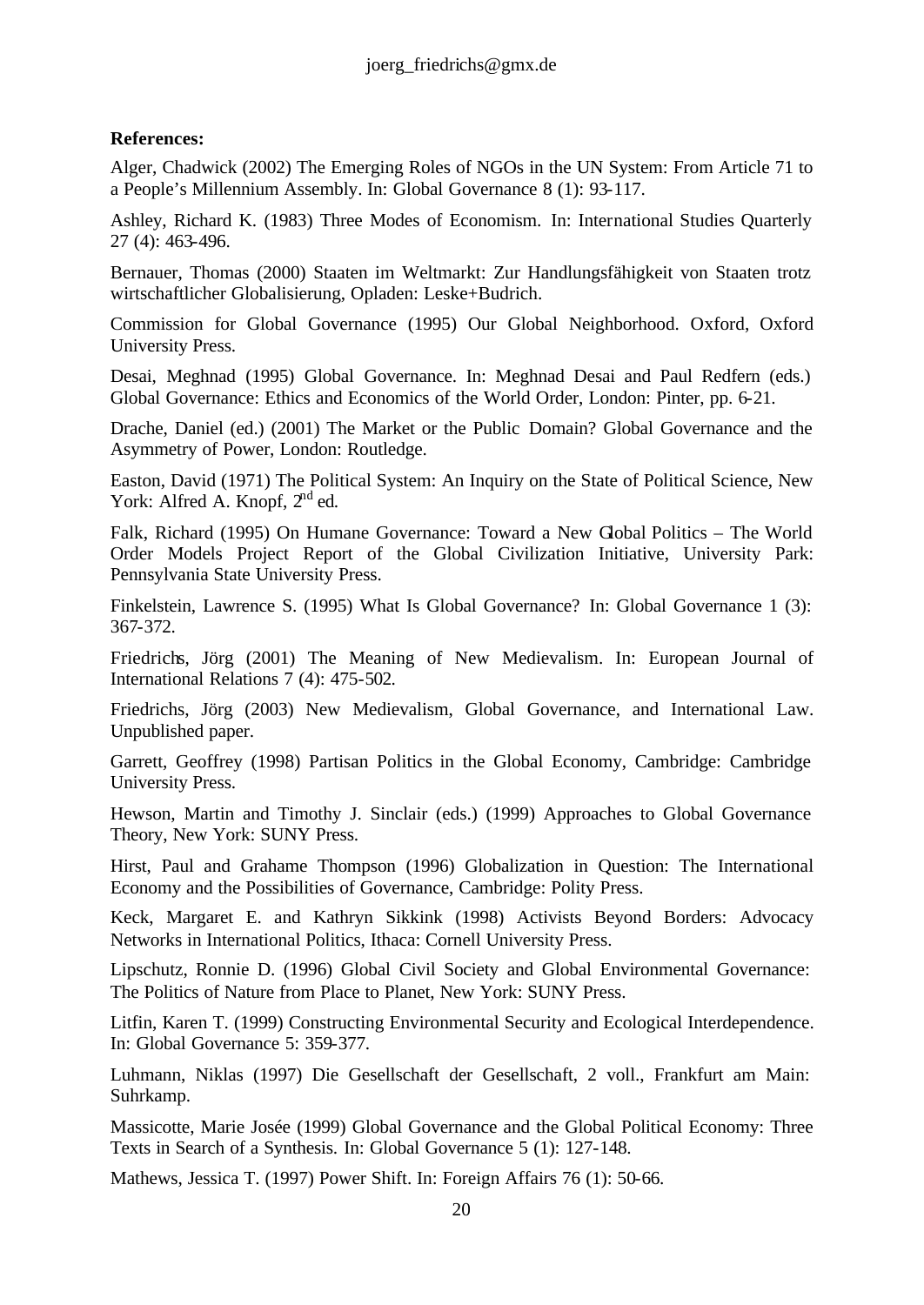Mendez, Ruben P. (1995) The Provision and Financing of Universal Public Goods. In: Meghnad Desai and Paul Redfern (eds.) Global Governance: Ethics and Economics of the World Order, London: Pinter, pp. 39-59.

Messner, Dirk and Franz Nuscheler (1996) Global Governance: Organisationselemente und Säulen einer Weltordnungspolitik. In: Dirk Messner and Franz Nuscheler (eds.) Weltkonferenzen und Weltberichte: Ein Wegweiser durch die internationale Diskussion, Bonn: Dietz, pp. 12-36.

Mittelman, James H. and Robert Johnston (1999) The Globalization of Organized Crime, The Courtesan State, and the Corruption of Civil Society. In: Global Governance 5: 103-126.

Mürle, Holger (1998) Global Governance. In: Institut für Entwicklung und Frieden, INEF Report, No. 32. (http://www.uni-duisburg.de/Institute/INEF/publist/report33.pdf ).

O'Brien, Robert, Anne Marie Goetz, Jan Aart Scholte, and Marc Williams (2000) Contesting Global Governance: Multilateral Economic Institutions and Global Social Movements, Cambridge: Cambridge University Press.

Ottaway, Marina (2001) Corporatism Goes Global: International Organizations, Nongovernmental Organization Networks, and Transnational Business. In: Global Governance 7 (3): 265-292.

Pollak, Mark A. and Gregory C. Shaffer (eds.) (2001) Transatlantic Governance in the Global Economy, Lanham: Rowman and Littlefield.

Prakash, Aseem and Jeffrey A. Hart (eds.) (1999) Globalization and Governance, London: Routledge.

Reinicke, Wolfgang H. (1998) Global Public Policy: Governing Without Government, Washington: Brookings Institution.

Reinicke, Wolfgang H. and Francis M. Deng (2000) Critical Choices: The United Nations, Networks, and the Future of Global Governance, Ottawa: IDRC Publishers.

Rosenau, James N. (1995) Governance in the Twenty-first Century. In: Global Governance 1 (1): 13-43.

Rosenau, James N. (2000) Change, Complexity, and Governance in Globalizing Space. In: Jon Pierre (ed.) Debating Governance, Oxford: Oxford University Press, pp. 167-200.

Rosenau, James N. and Ernst-Otto Czempiel (eds.) (1992) Governance without Government: Order and Change in World Politics, Cambridge: Cambridge University Press.

Ruggie, John Gerald (1982) International Regimes, Transactions, and Change: Embedded Liberalism in the Postwar Economic Order. In: International Organization 36 (2): 379-415.

Ruggie, John Gerard (1998) Globalization and the Embedded Liberalism Compromise: The End of an Era? In: Wolfgang Streeck (ed.) Internationale Wirtschaft, Nationale Demokratie: Herausforderungen für die Demokratietheorie, Frankfurt: Campus, pp. 79-97.

Scharpf, Fritz W. (1998) Demokratie in der Transnationalen Politik. In: Wolfgang Streeck (ed.) Internationale Wirtschaft, Nationale Demokratie: Herausforderungen für die Demokratietheorie, Frankfurt: Campus, pp. 151-174.

Scholte, Jan Aart (1997) Global Capitalism and the State. In: International Affairs 73 (3): 427-452.

Smouts, Marie-Claude (1998) The Proper Use of Governance in International Relations. In: International Social Science Journal 155: 81-89.